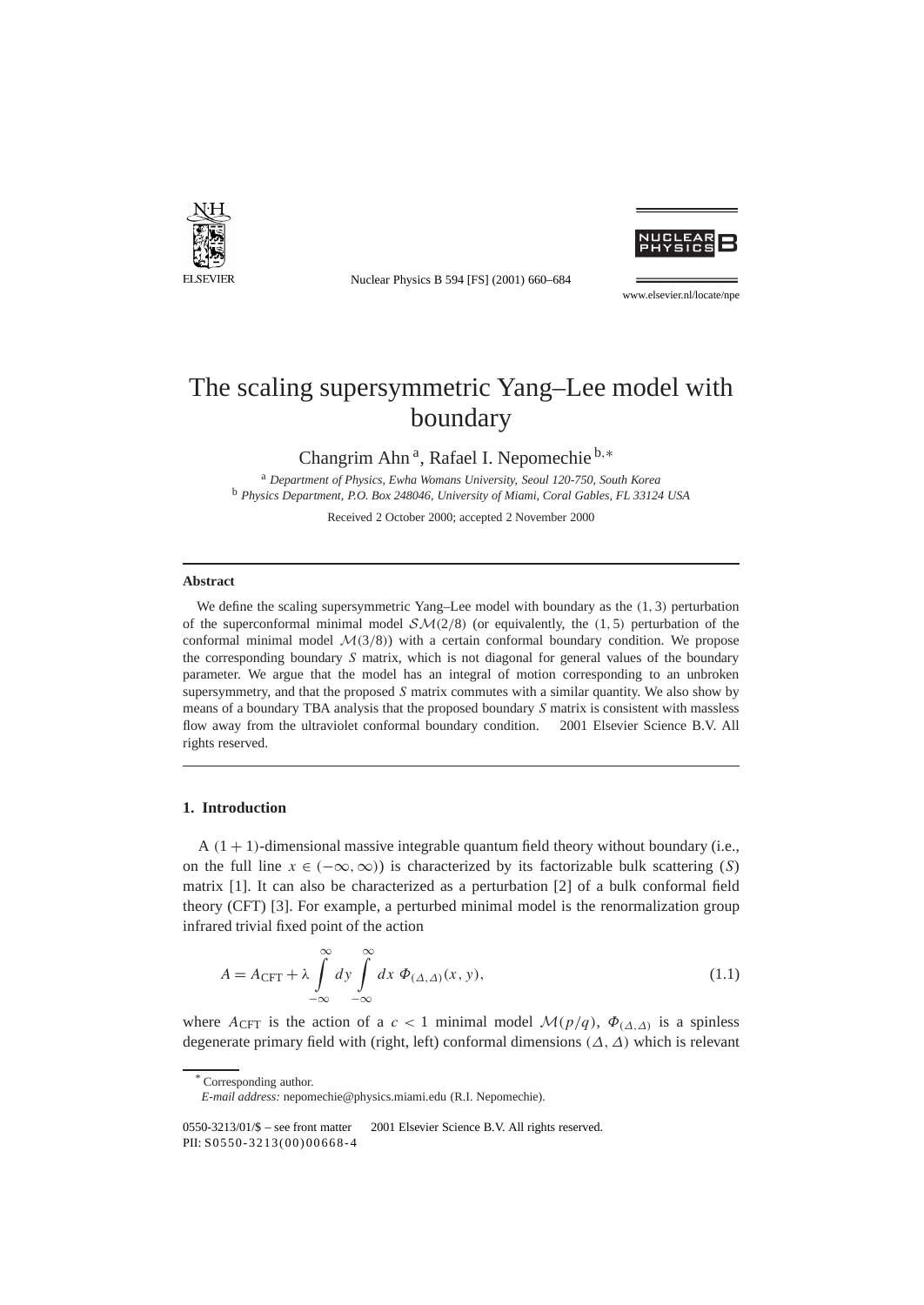(*∆ <* 1) and "integrable", and *λ* is a parameter of dimension [length] <sup>2</sup>*∆*<sup>−</sup>2. One link between these two descriptions is provided by the thermodynamic Bethe Ansatz (TBA), by means of which the central charge of the CFT can be computed from the *S* matrix [4,5]. The integer-spin and fractional-spin [6,7] integrals of motion of an integrable field theory are manifested in both its *S* matrix and perturbed CFT descriptions. These features of integrable field theory are by now relatively well understood, due to the great number of examples which have been worked out in detail. (See, e.g., [8] and references therein.)

For an integrable field theory with boundary (say, on the half-line  $x \in (-\infty, 0]$ ), the above framework has a nontrivial generalization [9]. The theory is characterized by a factorizable *boundary* scattering matrix, together with the bulk *S* matrix. It can also be described as a perturbation of a boundary CFT. The boundary generalization of (1.1) is given by

$$
A = A_{\text{CFT} + \text{CBC}} + \lambda \int_{-\infty}^{\infty} dy \int_{-\infty}^{0} dx \, \Phi_{(\Delta, \Delta)}(x, y) + \lambda_B \int_{-\infty}^{\infty} dy \, \Phi_{(\Delta)}(y). \tag{1.2}
$$

The boundary CFT is specified [10] by a conformal boundary condition (CBC), which for  $c < 1$  minimal models corresponds to a cell  $(n, m)$  of the Kac table. A CBC is also characterized by the so-called boundary entropy or ground-state degeneracy (*g*) factor [11], which (roughly speaking) is a measure of the number of bulk vacua which are compatible with a given CBC. This is well illustrated in the unitary minimal models [9,12]. As can be seen from (1.2), the boundary CFT in general has perturbations by both bulk ( $\Phi$ <sub>( $\Lambda$ , $\Lambda$ )</sub>) and boundary ( $\Phi$ <sub>( $\Delta$ )</sub>) relevant primary fields. The boundary parameter  $\lambda_B$  has dimension  $\left[{\rm length}\right]^{\Delta-1}$ . Note that the boundary perturbation has the same conformal dimension as the bulk perturbation, and therefore, presumably it is integrable [9]. Furthermore, the CBC and the boundary perturbation must be compatible [9,10]. By means of a "boundary TBA" [13–15], ratios of *g* factors of the boundary CFT can be computed from the bulk and boundary *S* matrices. (See also [16,17].) Fractional-spin integrals of motion should be manifested in both the boundary *S* matrix and the perturbed CFT descriptions [18]. These features of integrable field theory with boundary have been studied in relatively few examples and are less well understood, in comparison to the case without boundary.

In an effort to provide more such examples, we consider here the boundary version of the bulk scaling supersymmetric Yang–Lee (SYL) model [19–21]. This model is arguably the simplest nontrivial supersymmetric quantum field theory. Its spectrum consists of one Boson and one Fermion of equal mass, and the bulk *S* matrix is factorizable and has *N* = 1 supersymmetry. This model is the supersymmetric generalization of the scaling Yang–Lee (YL) model [4,22,23], which describes the scaling region near the Yang–Lee singularity of the two-dimensional Ising model [24,25]. The SYL model is the first member of an infinite family of integrable models with  $N = 1$  supersymmetry [19].

In particular, we define the boundary SYL model as a perturbed boundary CFT, and we propose the corresponding boundary *S* matrix, which is not diagonal for general values of the boundary parameter. We support this picture by identifying a supersymmetry-like integral of motion, and by studying massless boundary flow using the boundary TBA.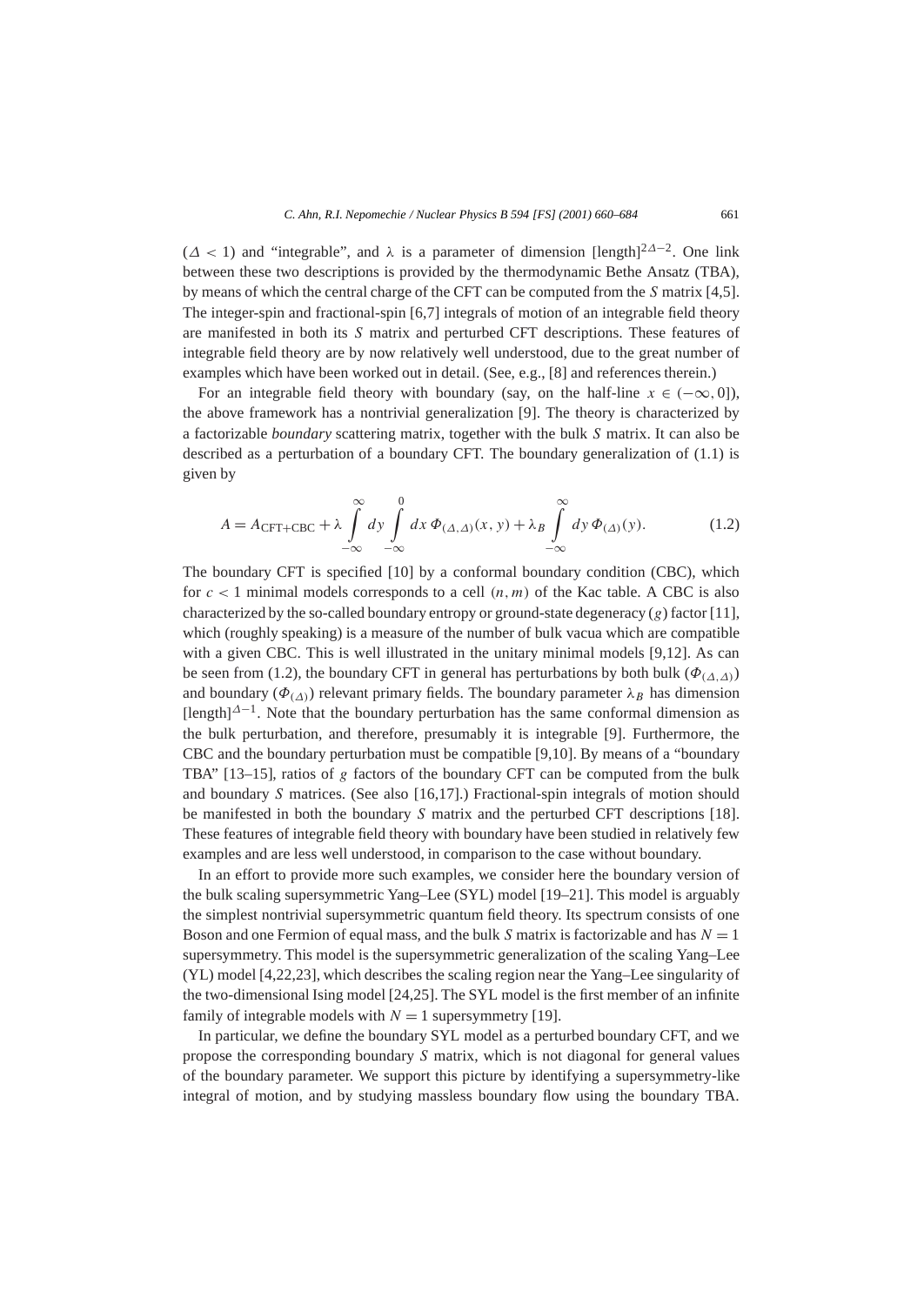Some related work was done by Moriconi and Schoutens in [26]. These authors proposed two *diagonal* boundary *S* matrices for the boundary SYL model, without reference to any specific boundary conditions. For a special value of the boundary parameter, our boundary *S* matrix differs from one of theirs by a CDD factor.

The outline of this article is as follows. In Section 2, we briefly review some necessary results about the YL model, and we clarify a few subtleties of the boundary TBA. In Section 3, we review some necessary results about the bulk SYL model. We also recall the useful observation [27] that the critical SYL model can be formulated as either the superconformal minimal model  $\mathcal{SM}(2/8)$  or the conformal minimal model  $\mathcal{M}(3/8)$ . This is completely analogous to the well-known fact that the tricritical Ising model can be formulated as either  $\mathcal{SM}(3/5)$  or  $\mathcal{M}(4/5)$ . One consequence of this fact is that the SYL model can be regarded, following [28,29], as a restriction of the ZMS model [30–32], as we discuss in an appendix. Section 4 is the heart of the paper. There we first define the boundary SYL model as a perturbed boundary CFT, and we argue that it has an integral of motion corresponding to an unbroken supersymmetry. We then propose the boundary *S* matrix for the boundary SYL model. Our approach is to restrict the boundary *S* matrix of the boundary supersymmetric sinh-Gordon model [15], by imposing the various boundary bootstrap constraints [9]. We then show that the proposed boundary *S* matrix commutes with a supersymmetry-like charge. Finally, we perform a boundary TBA analysis, and show that the proposed boundary *S* matrix is consistent with massless flow away from the ultraviolet conformal boundary condition. In Section 5 we present a brief discussion of our results.

# **2. The YL model**

We now briefly recall the basic results of the scaling Yang–Lee model which we shall need in subsequent sections to formulate the supersymmetric generalization. We also clarify a few subtleties of the boundary TBA.

### *2.1. Bulk*

The critical behavior of the Yang–Lee singularity is described [33] by the minimal model  $\mathcal{M}(2/5)$ . This is a (nonunitary) CFT with central charge  $c = -22/5$ . There are only two irreducible representations of the Virasoro algebra, and the corresponding conformal dimensions  $\Delta_{(n,m)}$  of the primary fields are organized into a Kac table in Table 1.

The scaling Yang–Lee model (without boundary) is defined [22] by the perturbed action (1.1), where the CFT is  $\mathcal{M}(2/5)$ , and  $\Delta = \Delta_{(1,3)} = -1/5$ . Arguments developed by

| Table 1<br>Kac table for $\mathcal{M}(2/5)$ |  |  |   |  |  |  |
|---------------------------------------------|--|--|---|--|--|--|
| 0                                           |  |  | 0 |  |  |  |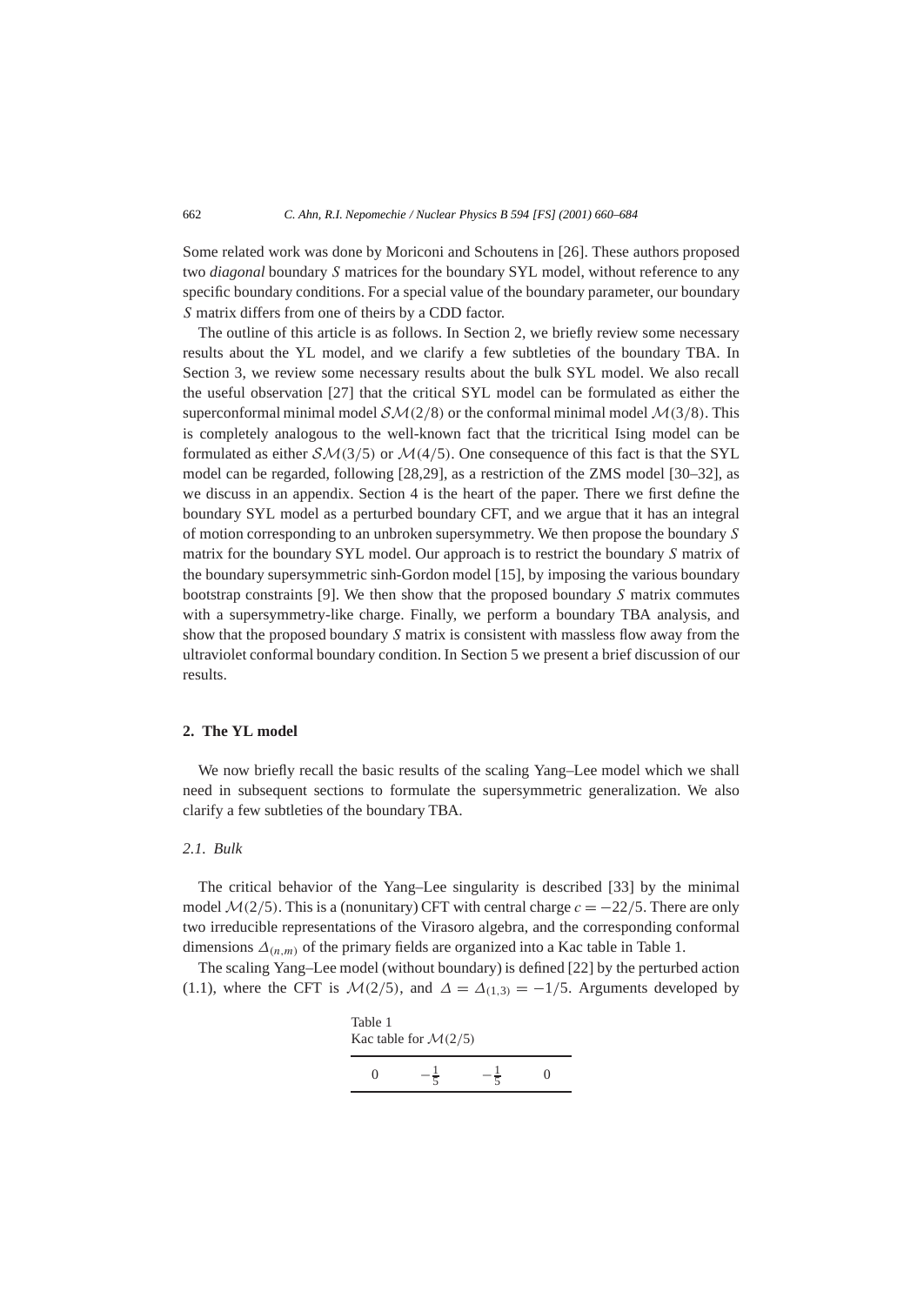Zamolodchikov [2] imply that this model is integrable. The spectrum consists of a single particle of mass *m*, with energy  $E = m \cosh \theta$  and momentum  $P = m \sinh \theta$ , where  $\theta$  is the rapidity. The two-particle *S* matrix for particles with rapidities  $\theta_1$  and  $\theta_2$  is given by [22]

$$
S_{\rm{YL}}(\theta) = \frac{\sinh \theta + i \sin(\frac{2\pi}{3})}{\sinh \theta - i \sin(\frac{2\pi}{3})},
$$
\n(2.1)

where  $\theta = \theta_1 - \theta_2$ . This *S* matrix has a direct (s) channel pole at  $\theta = i2\pi/3$ , since the particle is a bound state of itself. Hence, the *S* matrix obeys the bootstrap equation

$$
S_{\rm YL}\left(\theta + \frac{i\pi}{3}\right)S_{\rm YL}\left(\theta - \frac{i\pi}{3}\right) = S_{\rm YL}(\theta). \tag{2.2}
$$

The TBA analysis [4] demonstrates that this *S* matrix correctly reproduces the central charge of the unperturbed CFT. The YL model can be regarded [23] as a restriction of the sine-Gordon model in which the solitons are projected out and only the first breather remains. Indeed, the *S* matrix (2.1) coincides with that of the first sine-Gordon breather [1, 34], with  $\gamma = 16\pi/3$ .

## *2.2. Boundary*

Following [14,35], we consider the boundary YL model which is defined by the perturbed action (1.2), where the CFT is  $M(2/5)$ , the CBC corresponds to the cell (1, 3) of the Kac table, and  $\Delta = \Delta_{(1,3)} = -1/5$ . The  $(1,3)$  conformal boundary condition and the (1, 3) boundary perturbation are compatible, since the fusion rule coefficient  $N_{(1,3)(1,3)}^{(1,3)}$ is nonvanishing. The boundary *S* matrix  $S_{\text{VI}}(\theta; b)$  is given by [35]<sup>1</sup>

$$
S_{\rm{YL}}(\theta; b) = \left(\frac{1}{2}\right) \left(\frac{3}{2}\right) \left(\frac{4}{2}\right)^{-1} \left(\frac{1-b}{2}\right)^{-1} \left(\frac{1+b}{2}\right) \left(\frac{5-b}{2}\right) \left(\frac{5+b}{2}\right)^{-1},\tag{2.3}
$$

where

$$
(x) \equiv \frac{\sinh\left(\frac{\theta}{2} + \frac{i\pi x}{6}\right)}{\sinh\left(\frac{\theta}{2} - \frac{i\pi x}{6}\right)},\tag{2.4}
$$

and *b* is a parameter which is related to  $\lambda_B$ . This *S* matrix obeys the boundary bootstrap equation [9]

$$
S_{\text{YL}}\left(\theta + \frac{i\pi}{3}; b\right)S_{\text{YL}}(2\theta)S_{\text{YL}}\left(\theta - \frac{i\pi}{3}; b\right) = S_{\text{YL}}(\theta; b). \tag{2.5}
$$

This model can be regarded as a restriction of the boundary sine-Gordon model. Indeed, the boundary *S* matrix (2.3) coincides with that of the first sine-Gordon breather [36] with  $\gamma = 16\pi/3$ , and with the parameters *η*,  $\vartheta$  of [9] taking the values [14]  $\eta = \frac{\pi}{4}(b+4)$ ,  $i\vartheta = \frac{\pi}{4}(b+2)$  $\frac{\pi}{4} (b+2)$ .

This picture is supported by the boundary TBA, which implies that the boundary entropy is given (up to an additive constant) by

<sup>&</sup>lt;sup>1</sup> We make an effort to distinguish boundary quantities from the corresponding bulk quantities by using sans serif letters to denote the former, and Roman letters to denote the latter.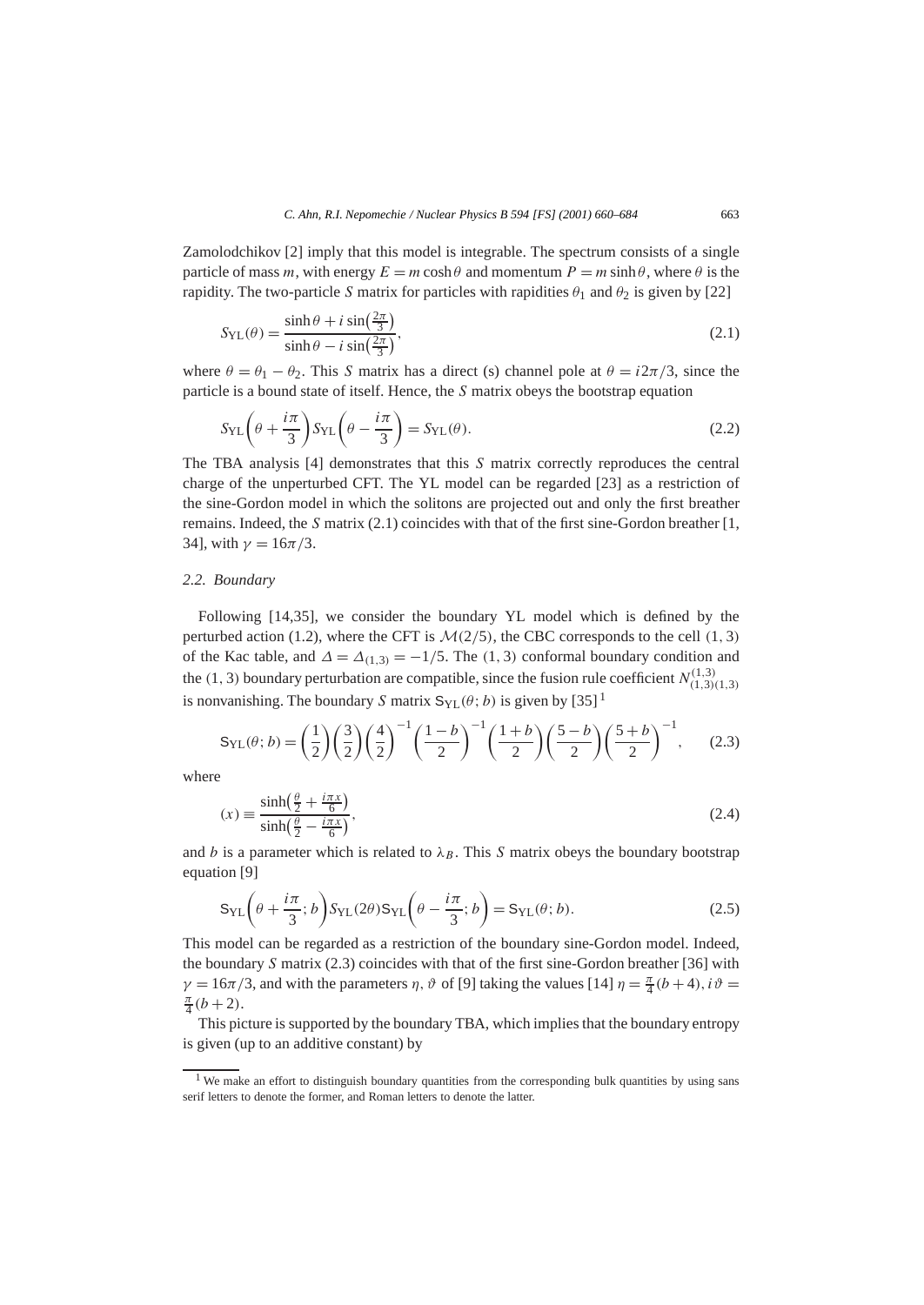$$
\ln g = \frac{1}{4\pi} \int_{-\infty}^{\infty} d\theta \left[ \kappa_{\text{YL}}(\theta; b) - \Phi_{\text{YL}}(2\theta) - \frac{1}{2} \Phi_{\text{YL}}(\theta) \right] L(\theta), \tag{2.6}
$$

where

$$
\Phi_{\rm{YL}}(\theta) = \frac{1}{i} \frac{\partial}{\partial \theta} \ln S_{\rm{YL}}(\theta), \qquad \kappa_{\rm{YL}}(\theta; b) = \frac{1}{i} \frac{\partial}{\partial \theta} \ln S_{\rm{YL}}(\theta; b), \tag{2.7}
$$

and

$$
L(\theta) = \ln(1 + e^{-\epsilon(\theta)}).
$$
\n(2.8)

Moreover,  $\epsilon(\theta)$  is the solution of the bulk TBA equation [4]

$$
\epsilon(\theta) = r \cosh \theta - \frac{1}{2\pi} (\Phi_{\text{YL}} * L)(\theta), \tag{2.9}
$$

where ∗ denotes convolution

$$
(f * g)(\theta) = \int_{-\infty}^{\infty} d\theta' f(\theta - \theta') g(\theta'),
$$
\n(2.10)

and  $r = mR$ , with R the inverse temperature. Note that our expression (2.6) for the boundary entropy differs in the third term in the brackets from the one given in Refs. [13] and [14]. This term originates from the exclusion [37,38] of the Bethe Ansatz root at zero rapidity.

For simplicity, let us consider the case of massless boundary flow. <sup>2</sup> That is, we consider the bulk massless scaling limit

$$
m = \mu n, \qquad \theta = \hat{\theta} \mp \ln \frac{n}{2}, \quad n \to 0,
$$
\n(2.11)

where  $\mu$  and  $\hat{\theta}$  are finite, which implies  $E = \mu e^{\pm \hat{\theta}}$ ,  $P = \pm \mu e^{\pm \hat{\theta}}$ . Moreover, we consider

$$
b = -3 - \frac{i6}{\pi} \left( \theta_B - \ln \frac{n}{2} \right), \quad n \to 0,
$$
\n(2.12)

where the boundary scale  $\theta_B$  is finite. For the sign – in the limit (2.11), the boundary *S* matrix reduces to  $S(\hat{\theta} - \theta_B)^{-1}$  [14], and we obtain

$$
\ln g = -\frac{2}{4\pi} \int_{-\infty}^{\infty} d\hat{\theta} \, \Phi_{\text{YL}}(\hat{\theta} - \theta_B) \hat{L}(\hat{\theta}), \tag{2.13}
$$

where  $\hat{\epsilon}(\hat{\theta}) \equiv \epsilon(\hat{\theta} - \ln \frac{n}{2})$ , and  $\hat{L}(\hat{\theta}) = \ln(1 + e^{-\hat{\epsilon}(\hat{\theta})})$ . Note the factor of 2 appearing in  $(2.13)$ , which accounts for the contribution from the sign  $+$  in the limit (2.11). That is, it can be shown that right-movers and left-movers give equal contributions to the boundary entropy. In the UV limit  $\theta_B \to -\infty$ , the integrand is nonvanishing for  $\hat{\theta} \to -\infty$ ; similarly, the IR limit  $\theta_B \to \infty$  requires  $\hat{\theta} \to \infty$ . Using the results  $\hat{L}(-\infty) = \ln(\frac{1+\sqrt{5}}{2})$ ,  $\hat{L}(\infty) = 0$ which follow from the TBA equation (2.9), we obtain

<sup>2</sup> The bulk-massive case seems to have several complicated issues which remain to be resolved [14].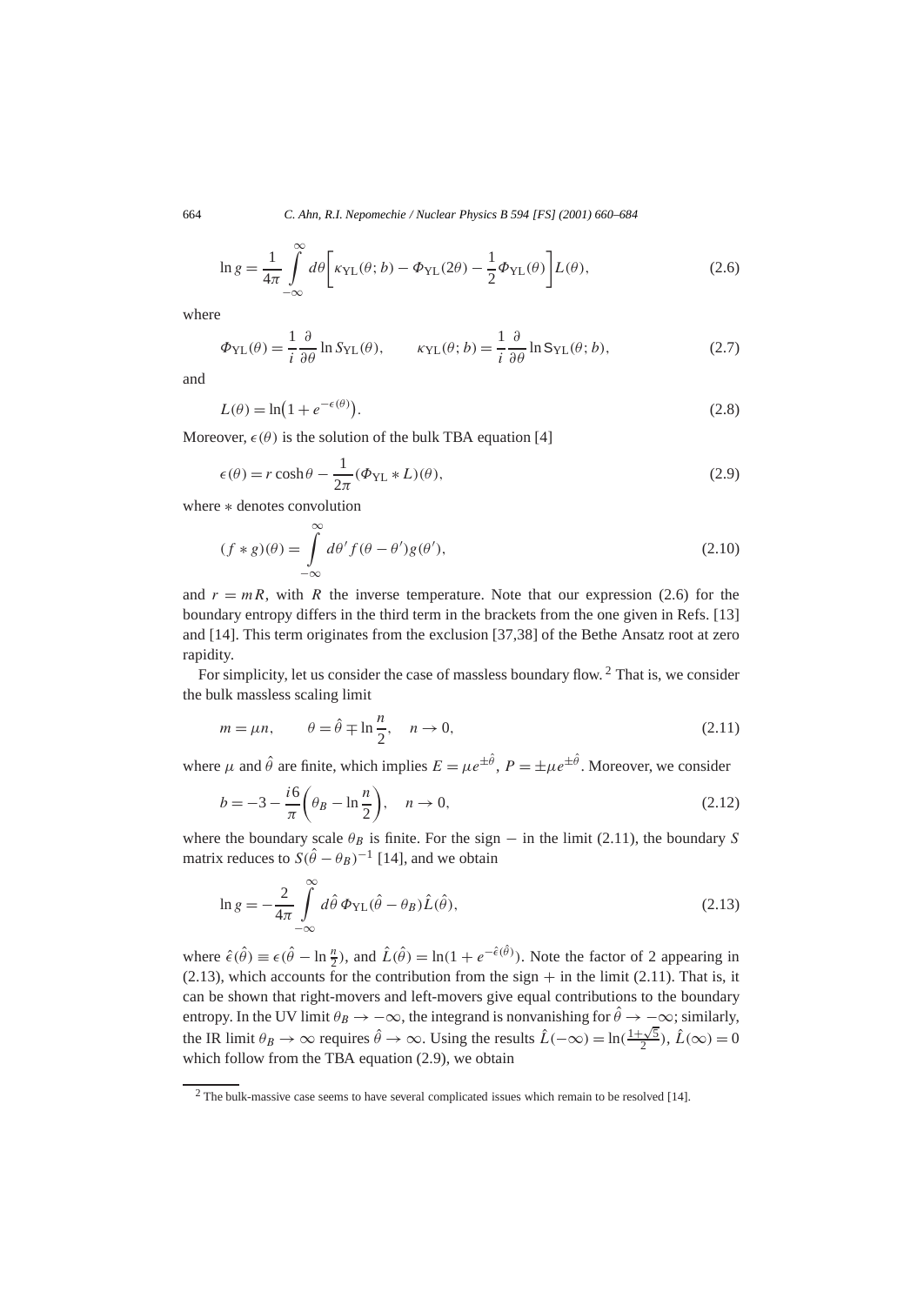$$
\ln \frac{g^{\text{UV}}}{g^{\text{IR}}} = \ln \left( \frac{1 + \sqrt{5}}{2} \right). \tag{2.14}
$$

This is precisely the ratio of *g* factors corresponding to the conformal boundary conditions *(*1*,* 3*)* and *(*1*,* 1*)*

$$
\ln \frac{g_{(1,3)}}{g_{(1,1)}} = \ln \left( \frac{1+\sqrt{5}}{2} \right),\tag{2.15}
$$

which have been computed [14] from the  $\mathcal{M}(2/5)$  modular *S* matrix. Hence, the boundary *S* matrix (2.3) is consistent with massless flow away from the UV conformal boundary condition; namely, from the CBC *(*1*,* 3*)* to the CBC *(*1*,* 1*)*. In Section 4.3 we shall find a generalization to the supersymmetric case.

# **3. The bulk SYL model**

We turn now to the supersymmetric generalization of the scaling Yang–Lee model, which was first defined in [19] as a perturbation of the superconformal minimal model  $\mathcal{SM}(2/8)$ . This (nonunitary) CFT has central charge  $c = -21/4$ ; and the corresponding dimensions  $\Delta_{(n,m)}$  of the primary superconformal fields are given in Table 2. These fields are of Neveu–Schwarz (NS) or Ramond (R) type if *n* − *m* is even or odd, respectively. We recall [3] that the superconformal symmetry is generated by the right and left supercurrents  $G(z)$  and  $\overline{G}(\overline{z})$  of dimensions  $(\frac{3}{2}, 0)$  and  $(0, \frac{3}{2})$ , respectively. The NS fields are local with respect to  $G(z)$  and  $G(\overline{z})$ , while the R fields are semi-local with respect to these currents.

The action of the SYL model is given by [19]

$$
A = A_{\mathcal{SM}(2/8)} + \lambda \int_{-\infty}^{\infty} dy \int_{-\infty}^{\infty} dx G_{-\frac{1}{2}} \overline{G}_{-\frac{1}{2}} \Phi_{(\Delta,\Delta)}(x, y), \tag{3.1}
$$

where  $\Delta = \Delta_{(1,3)} = -\frac{1}{4}$ , and  $G_n$  ( $\overline{G}_n$ ) are operators appearing in the operator expansion of the supercurrent  $G(z)$  ( $\overline{G}(\overline{z})$ ) with  $\Phi_{(\Delta,\Delta)}(z,\overline{z})$ . An interesting feature of this model is that it has fractional  $(\frac{1}{2})$  spin integrals of motion. Indeed, the perturbation preserves supersymmetry, since [6,19]

$$
\partial_{\bar{z}} G = \partial_z \overline{\Psi}, \ \overline{\Psi} = \lambda (2\Delta - 1) \overline{G}_{-\frac{1}{2}} \Phi_{(\Delta, \Delta)}, \n\partial_z \overline{G} = \partial_{\bar{z}} \Psi, \ \Psi = \lambda (2\Delta - 1) G_{-\frac{1}{2}} \Phi_{(\Delta, \Delta)}.
$$
\n(3.2)

The corresponding integrals of motion are given by

Table 2  
Kac table for 
$$
\mathcal{SM}(2/8)
$$
  

$$
0 \quad -\frac{3}{32} \quad -\frac{1}{4} \quad -\frac{7}{32} \quad -\frac{1}{4} \quad -\frac{3}{32} \quad 0
$$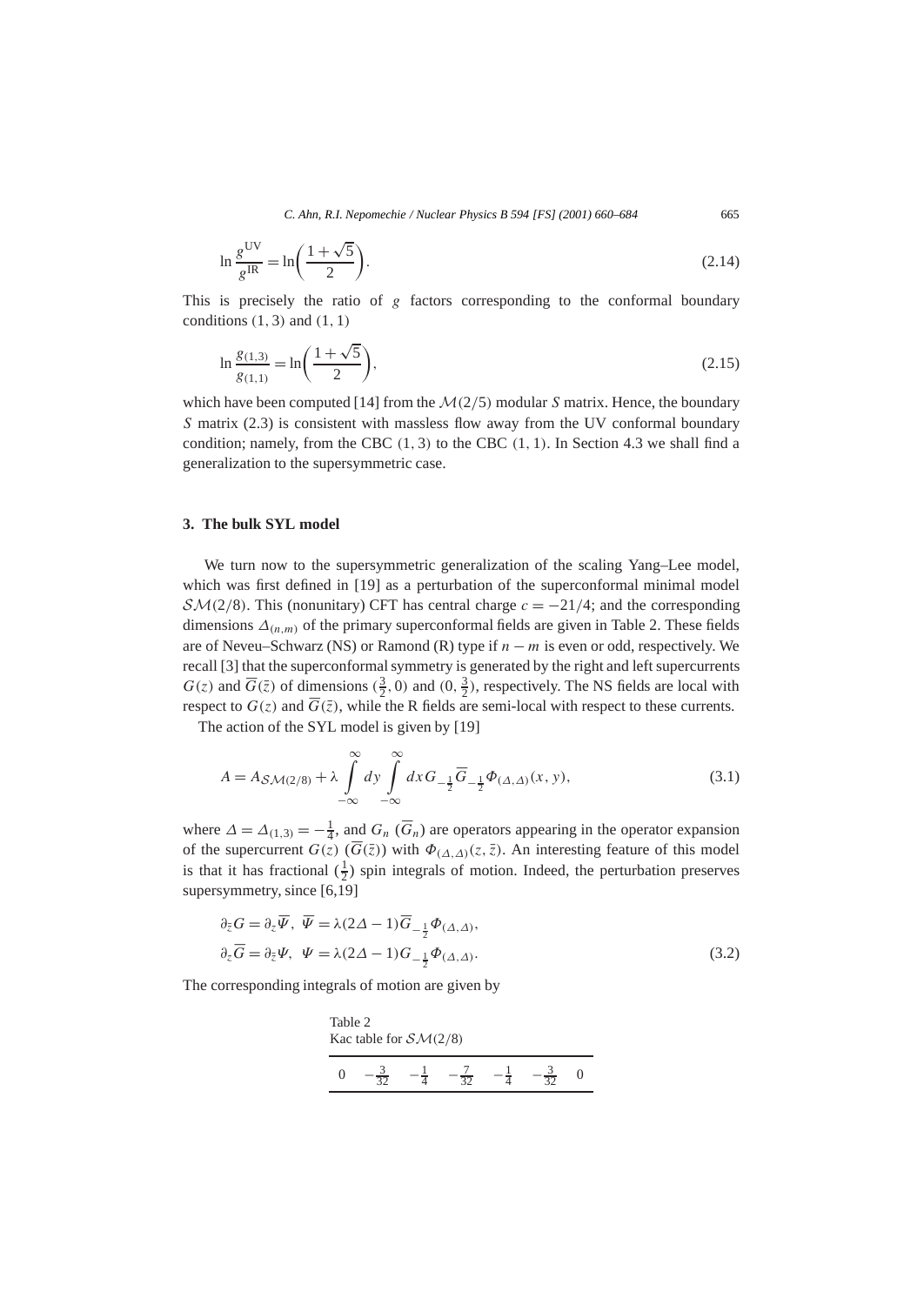|                                                                          | Table 3     | Kac table for $\mathcal{M}(3/8)$                                                             |                                                                              |  |                |  |       |
|--------------------------------------------------------------------------|-------------|----------------------------------------------------------------------------------------------|------------------------------------------------------------------------------|--|----------------|--|-------|
|                                                                          | $rac{3}{2}$ |                                                                                              | $\frac{25}{32}$ $\frac{1}{4}$ $-\frac{3}{32}$ $-\frac{1}{4}$ $-\frac{7}{32}$ |  | $\overline{0}$ |  |       |
|                                                                          |             | 0 $-\frac{7}{32}$ $-\frac{1}{4}$ $-\frac{3}{32}$ $\frac{1}{4}$ $\frac{25}{32}$ $\frac{3}{2}$ |                                                                              |  |                |  |       |
| $Q = \int dx [G(x, y) + \overline{\Psi}(x, y)],$<br>$-\infty$            |             |                                                                                              |                                                                              |  |                |  |       |
| $\overline{Q} = \int dx [\overline{G}(x, y) + \Psi(x, y)].$<br>$-\infty$ |             |                                                                                              |                                                                              |  |                |  | (3.3) |

We now recall the important observation [27] that there is an equivalent formulation of the SYL model as a perturbation of the ordinary minimal model  $\mathcal{M}(3/8)$ .<sup>3</sup> Indeed,  $M(3/8)$  also has central charge  $c = -21/4$ . The corresponding dimensions of the primary fields are given in Table 3. Note that these dimensions either coincide with those for  $\mathcal{SM}(2/8)$  or else correspond to their super-descendants. Indeed, the fields of dimension  $\frac{1}{4}$  and  $\frac{3}{2}$  correspond to  $G_{-\frac{1}{2}}\Phi_{(1,3)}$  and  $G_{-\frac{1}{2}}L_{-1}\Phi_{(1,1)}$  respectively; and the field of dimension  $\frac{25}{32}$  corresponds to  $G_{-1}\Phi_{(1,4)}$ .

The SYL model can therefore also be formulated by the action (1.1), where the CFT is the minimal model  $\mathcal{M}(3/8)$ , and  $\Delta = \Delta_{(1,5)} = \frac{1}{4}$ . This is an integrable perturbation, since [39] the (1, 5) perturbation of  $\mathcal{M}(p/q)$  is integrable if  $2p < q$ . There is a corresponding formulation of the conservation laws (3.2), with the supercurrents *G* and *G* replaced by the chiral primary fields  $\Phi_{(2,1),(1,1)}$  and  $\Phi_{(1,1),(2,1)}$  respectively, etc.

The spectrum of the SYL model consists of one Boson and one Fermion of equal mass *m*. Following [1,9], it is convenient to introduce the Zamolodchikov operators  $A_a(\theta)$  =  $b^{(b(\theta))}_{f(\theta)}$  which create the corresponding Boson and Fermion asymptotic particle states,

$$
|A_{a_1}(\theta_1)A_{a_2}(\theta_2)\cdots A_{a_N}(\theta_N)\rangle = A_{a_1}(\theta_1)A_{a_2}(\theta_2)\cdots A_{a_N}(\theta_N)|0\rangle.
$$
 (3.4)

This is an "in state" or "out state" if the rapidities are ordered as  $\theta_1 > \theta_2 > \cdots > \theta_N$  or  $\theta_1 < \theta_2 < \cdots < \theta_N$ , respectively.

The two-particle *S* matrix is defined by

$$
A_{a_1}(\theta_1)A_{a_2}(\theta_2) = S_{a_1 a_2}^{b_1 b_2}(\theta_1 - \theta_2)A_{b_2}(\theta_2)A_{b_1}(\theta_1).
$$
\n(3.5)

For the SYL model, the *S* matrix is given by [19]

$$
S(\theta) = S_{\text{YL}}(\theta) S_{\text{SUSY}}(\theta), \tag{3.6}
$$

where  $S_{\text{YL}}(\theta)$  is given by (2.1). Moreover,

$$
S_{\text{SUSY}}(\theta) = Y(\theta)R(\theta),\tag{3.7}
$$

<sup>&</sup>lt;sup>3</sup> As mentioned in introduction, this is completely analogous to the well-known fact that the tricritical Ising model can be formulated as either  $\mathcal{SM}(3/5)$  or  $\mathcal{M}(4/5)$ .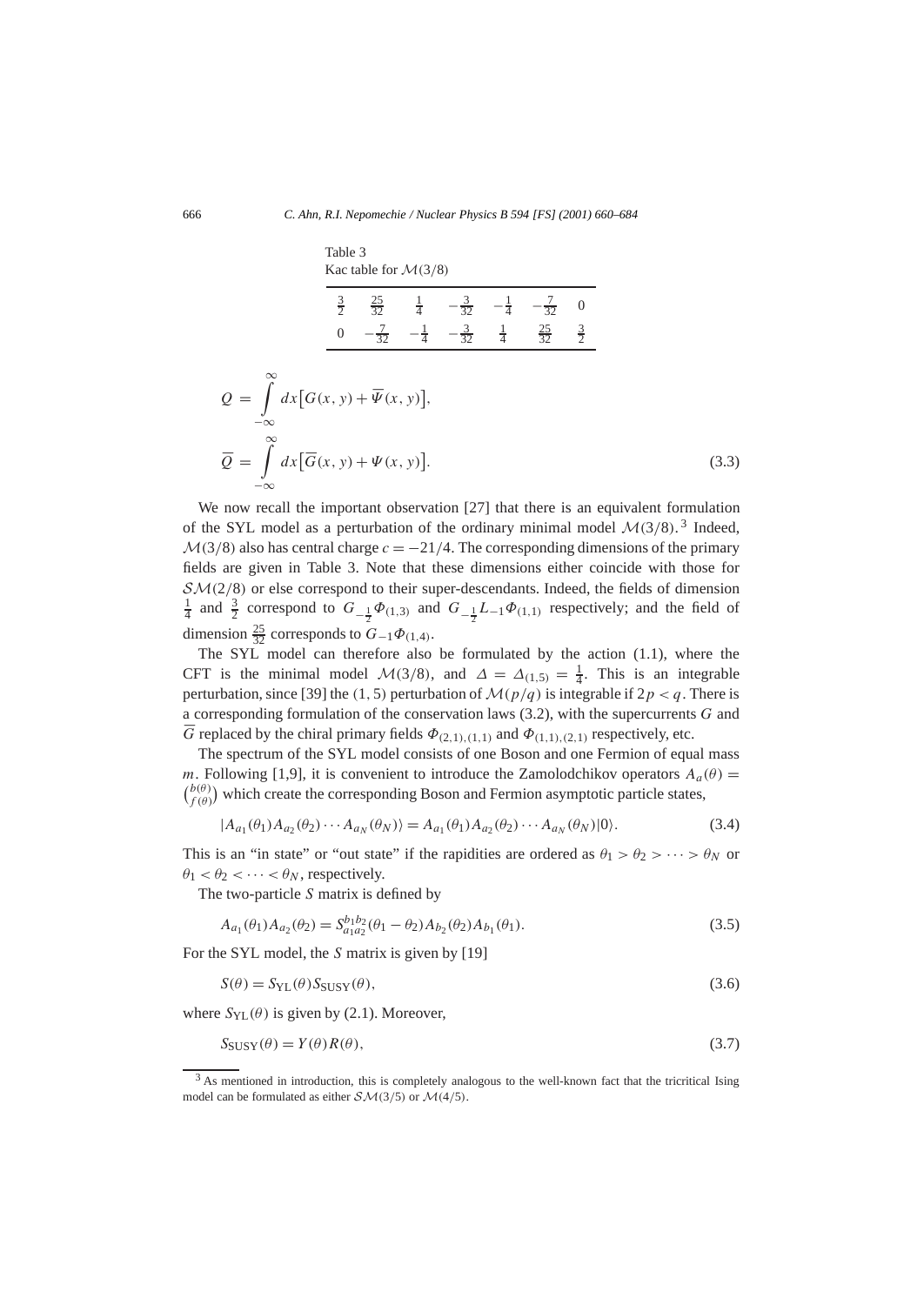where  $R(\theta)$  is the  $4 \times 4$  matrix <sup>4</sup>

$$
R(\theta) = \begin{pmatrix} a_{+}(\theta) & 0 & 0 & d(\theta) \\ 0 & b & c(\theta) & 0 \\ 0 & c(\theta) & b & 0 \\ d(\theta) & 0 & 0 & a_{-}(\theta) \end{pmatrix},
$$
(3.8)

with

$$
a_{\pm}(\theta) = \pm 1 + \frac{2i \sin \frac{\pi}{3}}{\sinh \theta}, \quad b = 1, \quad c = \frac{i \sin \frac{\pi}{3}}{\sinh \frac{\theta}{2}}, \quad d = \frac{\sin \frac{\pi}{3}}{\cosh \frac{\theta}{2}}.
$$
 (3.9)

The scalar factor  $Y(\theta)$  is given by

$$
Y(\theta) = \frac{\sinh\frac{\theta}{2}}{\sinh\frac{\theta}{2} + i\sin\frac{\pi}{3}} \exp\left(\int\limits_{0}^{\infty} \frac{dt}{t} \frac{\sinh(it\theta/\pi)\sinh\frac{2t}{3}\sinh\frac{t}{3}}{\cosh t\cosh^2\frac{t}{2}}\right),\tag{3.10}
$$

which we find has the following infinite-product representation:

$$
Y(\theta) = \frac{\Gamma(\frac{1}{2} + \frac{i\theta}{2\pi})\Gamma(\frac{1}{2} - \frac{i\theta}{2\pi})}{\Gamma(-\frac{i\theta}{2\pi})\Gamma(1 + \frac{i\theta}{2\pi})} \times \prod_{k=0}^{\infty} \frac{\Gamma(\frac{3}{2} + k - \frac{i\theta}{2\pi})^2 \Gamma(1 + k + \frac{i\theta}{2\pi})^2}{\Gamma(\frac{1}{2} + k + \frac{i\theta}{2\pi})^2 \Gamma(1 + k - \frac{i\theta}{2\pi})^2} \times \frac{\Gamma(\frac{2}{3} + k - \frac{i\theta}{2\pi})\Gamma(\frac{5}{6} + k + \frac{i\theta}{2\pi})\Gamma(\frac{1}{3} + k - \frac{i\theta}{2\pi})\Gamma(\frac{7}{6} + k + \frac{i\theta}{2\pi})}{\Gamma(\frac{5}{3} + k + \frac{i\theta}{2\pi})\Gamma(\frac{5}{6} + k - \frac{i\theta}{2\pi})\Gamma(\frac{4}{3} + k + \frac{i\theta}{2\pi})\Gamma(\frac{7}{6} + k - \frac{i\theta}{2\pi})}.
$$
\n(3.11)

It is convenient to denote the total scalar factor by  $Z(\theta)$ 

$$
Z(\theta) = S_{\text{YL}}(\theta) Y(\theta)
$$
  
= 
$$
\frac{\sinh \frac{\theta}{2}}{\sinh \frac{\theta}{2} - i \sin \frac{\pi}{3}} \exp\left(-\int_{0}^{\infty} \frac{dt}{t} \frac{\sinh(it\theta/\pi) \sinh \frac{4t}{3} \sinh \frac{t}{3}}{\cosh t \cosh^2 \frac{t}{2}}\right).
$$
 (3.12)

Hence, the SYL bulk *S* matrix is given by

$$
S(\theta) = Z(\theta)R(\theta),\tag{3.13}
$$

where the matrix  $R(\theta)$  is given by Eqs. (3.8), (3.9). TBA analysis [20,21] shows that this *S* matrix correctly reproduces the central charge of the unperturbed CFT.

In analogy with the YL model, the SYL model can be regarded as a restriction of the supersymmetric sine-Gordon (SSG) model in which the solitons are projected out and only the first breather multiplet remains. Indeed, the *S* matrix is that of the first SSG

 $\overline{4}$  Our conventions are such that if *A* and *B* are matrices with matrix elements  $A_{a_1 a_2}$  and  $B_{b_1 b_2}$ , then the tensor product  $C = A \otimes B$  has matrix elements  $C_{a_1b_1}^{a_2b_2} = A_{a_1a_2}B_{b_1b_2}$ .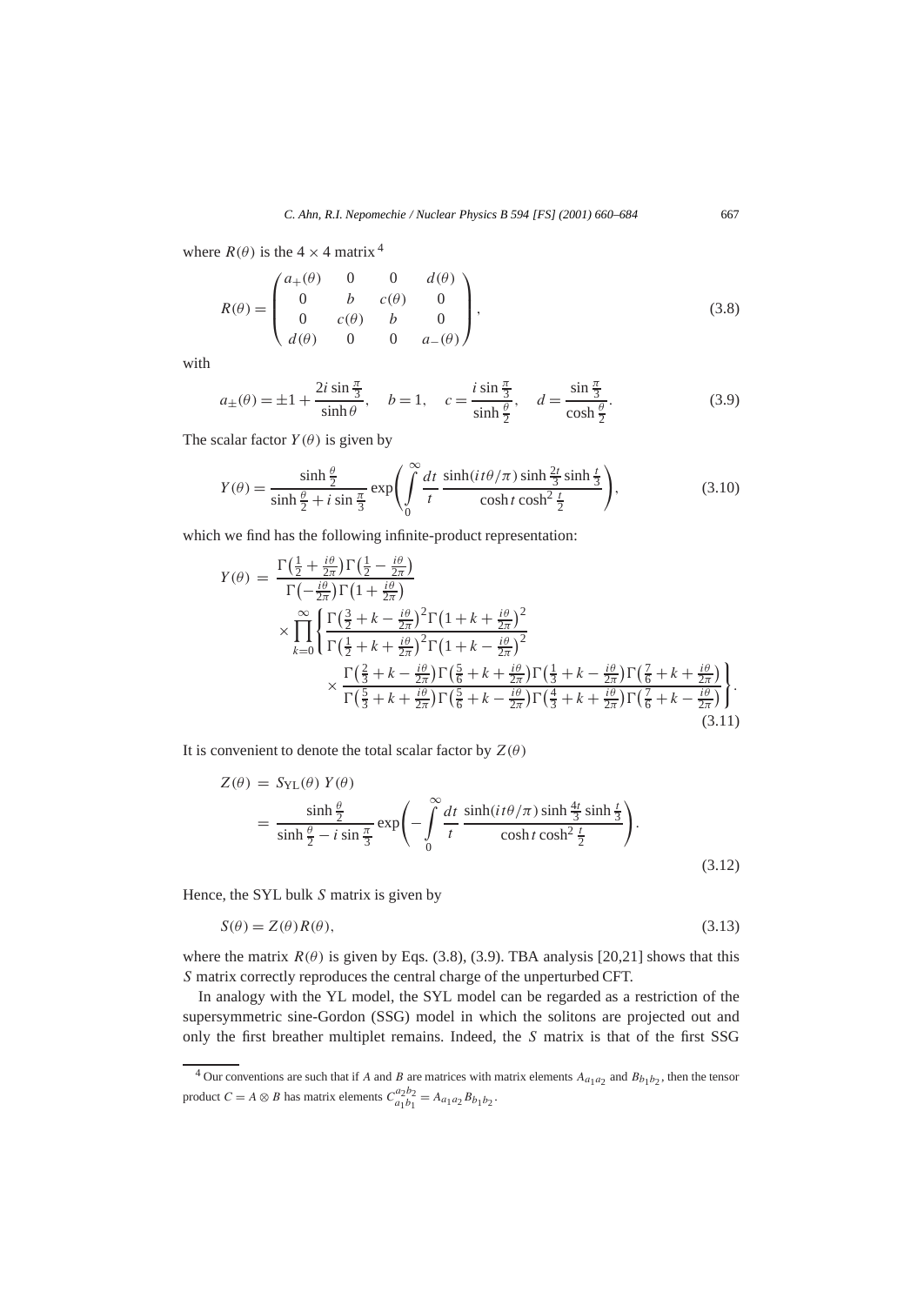breather [40,41] with  $\alpha = 1/3$ . In particular, it coincides with the expression for the *S* matrix of the supersymmetric sinh-Gordon model given in [15] with  $B = -1/3$ .

In view of the alternative formulation of SYL as the  $(1, 5)$  perturbation of  $\mathcal{M}(3/8)$ , the SYL model can also be regarded as a restriction [28,29] of the Zhiber–Mikhailov–Shabat model [30–32]. Details of this identification are given in Appendix A.

We recall [6,19] that the supersymmetry charges are assumed to act as follows: on oneparticle states,

$$
QA_a(\theta) = q_{ab}(\theta) A_b(\theta), \qquad q(\theta) = \sqrt{m} e^{\frac{\theta}{2}} \begin{pmatrix} 0 & e^{\frac{i\pi}{4}} \\ e^{-\frac{i\pi}{4}} & 0 \end{pmatrix},
$$
  

$$
\overline{Q}A_a(\theta) = \overline{q}_{ab}(\theta) A_b(\theta), \qquad \overline{q}(\theta) = \sqrt{m} e^{-\frac{\theta}{2}} \begin{pmatrix} 0 & e^{-\frac{i\pi}{4}} \\ e^{\frac{i\pi}{4}} & 0 \end{pmatrix}
$$
(3.14)

and on multiparticle states,

$$
Q|A_{a_1}(\theta_1)\cdots A_{a_N}(\theta_N)\rangle
$$
  
= 
$$
\sum_{l=1}^N \left(\prod_{k=1}^{l-1}(-1)^{F_{a_k}}\right)|A_{a_1}(\theta_1)\cdots A_{a_{l-1}}(\theta_{l-1})(QA_{a_l}(\theta_l))A_{a_{l+1}}(\theta_{l+1})\cdots A_{a_N}(\theta_N)\rangle,
$$
  

$$
\overline{Q}|A_{a_1}(\theta_1)\cdots A_{a_N}(\theta_N)\rangle
$$
  
= 
$$
\sum_{l=1}^N \left(\prod_{k=1}^{l-1}(-1)^{F_{a_k}}\right)|A_{a_1}(\theta_1)\cdots A_{a_{l-1}}(\theta_{l-1})(\overline{Q}A_{a_l}(\theta_l))A_{a_{l+1}}(\theta_{l+1})\cdots A_{a_N}(\theta_N)\rangle,
$$
(3.15)

where  $(-1)^F$  is +1 for a Boson and  $-1$  for a Fermion. These charges obey the supersymmetry algebra

$$
Q^{2} = E + P, \ \overline{Q}^{2} = E - P,
$$
  

$$
\{Q, \overline{Q}\} = 0, \ \{Q, (-1)^{F}\} = \{\overline{Q}, (-1)^{F}\} = 0.
$$
 (3.16)

It can be shown [19] that the SYL *S* matrix commutes with the supersymmetry charges *Q* and  $\overline{O}$ , as well as with  $(-1)^F$ .

To conclude this section, we demonstrate that the above *S* matrix satisfies the bulk bootstrap equations. We do this in preparation for our investigation in Section 4.2 of the boundary bootstrap equations, which will help determine the boundary *S* matrix. Near the direct-channel pole at  $\theta = i2\pi/3$ , the bulk *S* matrix is given by

$$
S(\theta) \simeq -\frac{i\sqrt{3}c^2}{\theta - \frac{i2\pi}{3}} \begin{pmatrix} 3 & 0 & 0 & \sqrt{3} \\ 0 & 1 & 1 & 0 \\ 0 & 1 & 1 & 0 \\ \sqrt{3} & 0 & 0 & 1 \end{pmatrix},
$$
(3.17)

where

$$
c = \exp\left(-\frac{1}{2}\int_{0}^{\infty} \frac{dt}{t} \frac{\sinh^2(2t/3)\sinh(t/3)}{\cosh t \cosh^2(t/2)}\right).
$$

Hence, the nonvanishing three-particle couplings are given by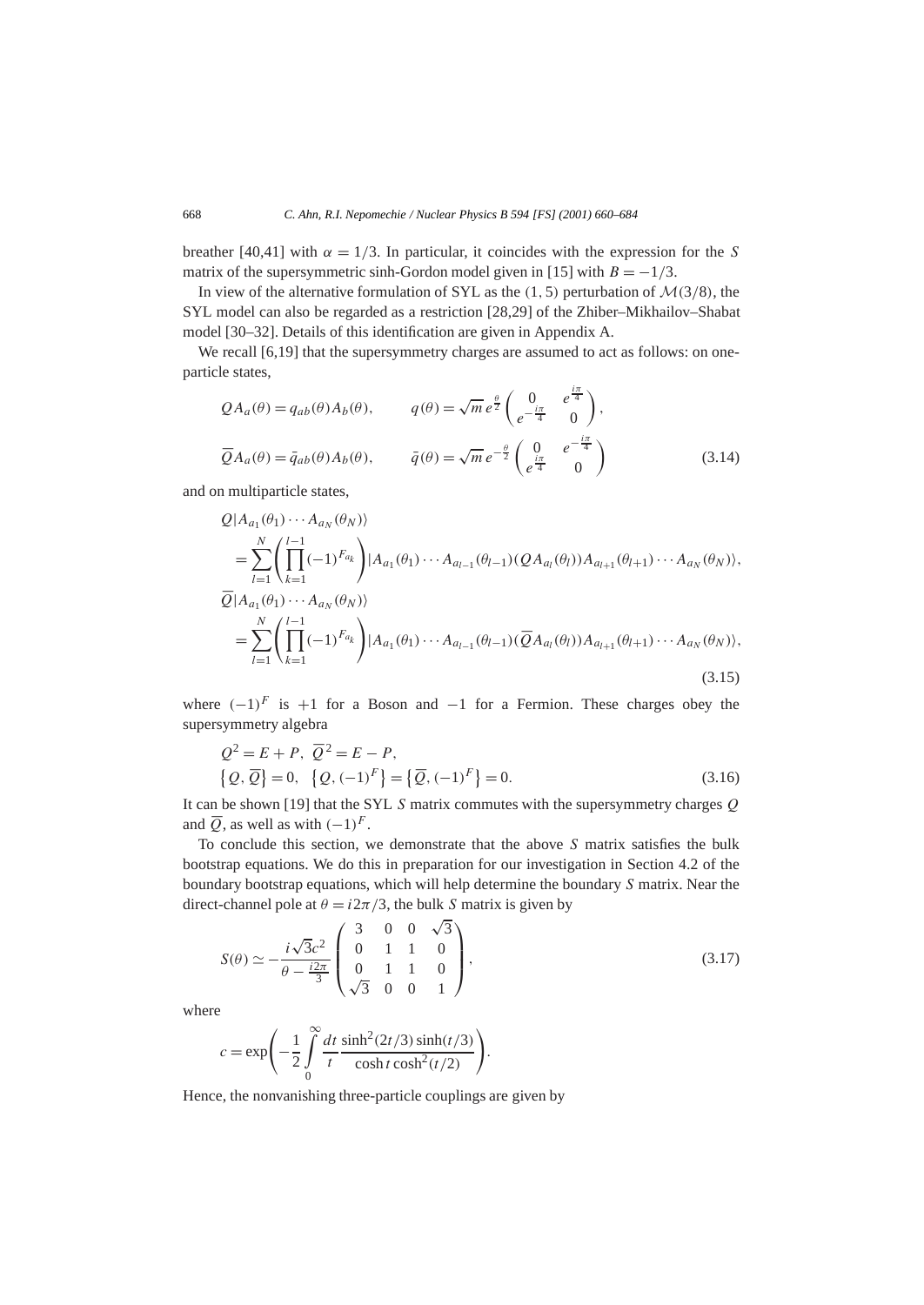$$
f_{bb}^b = ic\sqrt{3\sqrt{3}}, \qquad f_{ff}^b = f_{bf}^f = f_{fb}^f = ic\sqrt[4]{3}, \tag{3.18}
$$

where *b* and *f* denote Boson and Fermion, respectively. Using the infinite-product representation for the scalar factor  $Y(\theta)$  (3.11), one can prove the identity

$$
\frac{Y(\theta + \frac{i\pi}{3})Y(\theta - \frac{i\pi}{3})}{Y(\theta)} = \frac{2\sinh(\frac{\theta}{2} - \frac{i\pi}{6})\cosh(\frac{\theta}{2} + \frac{i\pi}{6})}{\sinh\theta}.
$$
(3.19)

Recalling the YL bootstrap relation (2.2), it follows that the total scalar factor  $Z(\theta)$  (3.12) satisfies

$$
\frac{Z(\theta + \frac{i\pi}{3})Z(\theta - \frac{i\pi}{3})}{Z(\theta)} = \frac{2\sinh(\frac{\theta}{2} - \frac{i\pi}{6})\cosh(\frac{\theta}{2} + \frac{i\pi}{6})}{\sinh\theta}.
$$
(3.20)

With the help of this identity, it is now straightforward to verify the bulk bootstrap equations

$$
f_{a_1 a_2}^c S_{ca_3}^{bb_3}(\theta) = f_{c_1 c_2}^b S_{a_1 c_3}^{c_1 b_3} \left(\theta + \frac{i\pi}{3}\right) S_{a_2 a_3}^{c_2 c_3} \left(\theta - \frac{i\pi}{3}\right).
$$
 (3.21)

#### **4. The boundary SYL model**

We now address the main problems of defining the boundary SYL model and determining its boundary *S* matrix.

## *4.1. Definition of the model as a perturbed CFT*

As in the bulk case, we can define the boundary SYL model in either of two ways. One way is to define the model as a perturbation of the superconformal minimal model SM*(*2*/*8*)* (cf., Eq. (3.1))

$$
A = A_{\mathcal{SM}(2/8)+\text{SCBC}(1,3)} + \lambda \int_{-\infty}^{\infty} dy \int_{-\infty}^{0} dx G_{-\frac{1}{2}} \overline{G}_{-\frac{1}{2}} \Phi_{(\Delta,\Delta)}(x, y)
$$
  
+  $\lambda_B \int_{-\infty}^{\infty} dy G_{-\frac{1}{2}} \Phi_{(\Delta)}(y),$  (4.1)

where  $\Delta = \Delta_{(1,3)} = -\frac{1}{4}$ . Indeed, the arguments of [9] suggest that this boundary perturbation is integrable. Following [10], we observe that for the boundary CFT, superconformal invariance requires that the stress-energy tensors and supercurrents obey the boundary conditions

$$
\left(T-\overline{T}\right)\big|_{x=0}=0,\qquad \left(G-\overline{G}\right)\big|_{x=0}=0.\tag{4.2}
$$

We assume that for a superconformal minimal model, a superconformal boundary condition (SCBC) corresponds to a cell of the Kac table, which in (4.1) we take to be *(*1*,* 3*)*. (See below.)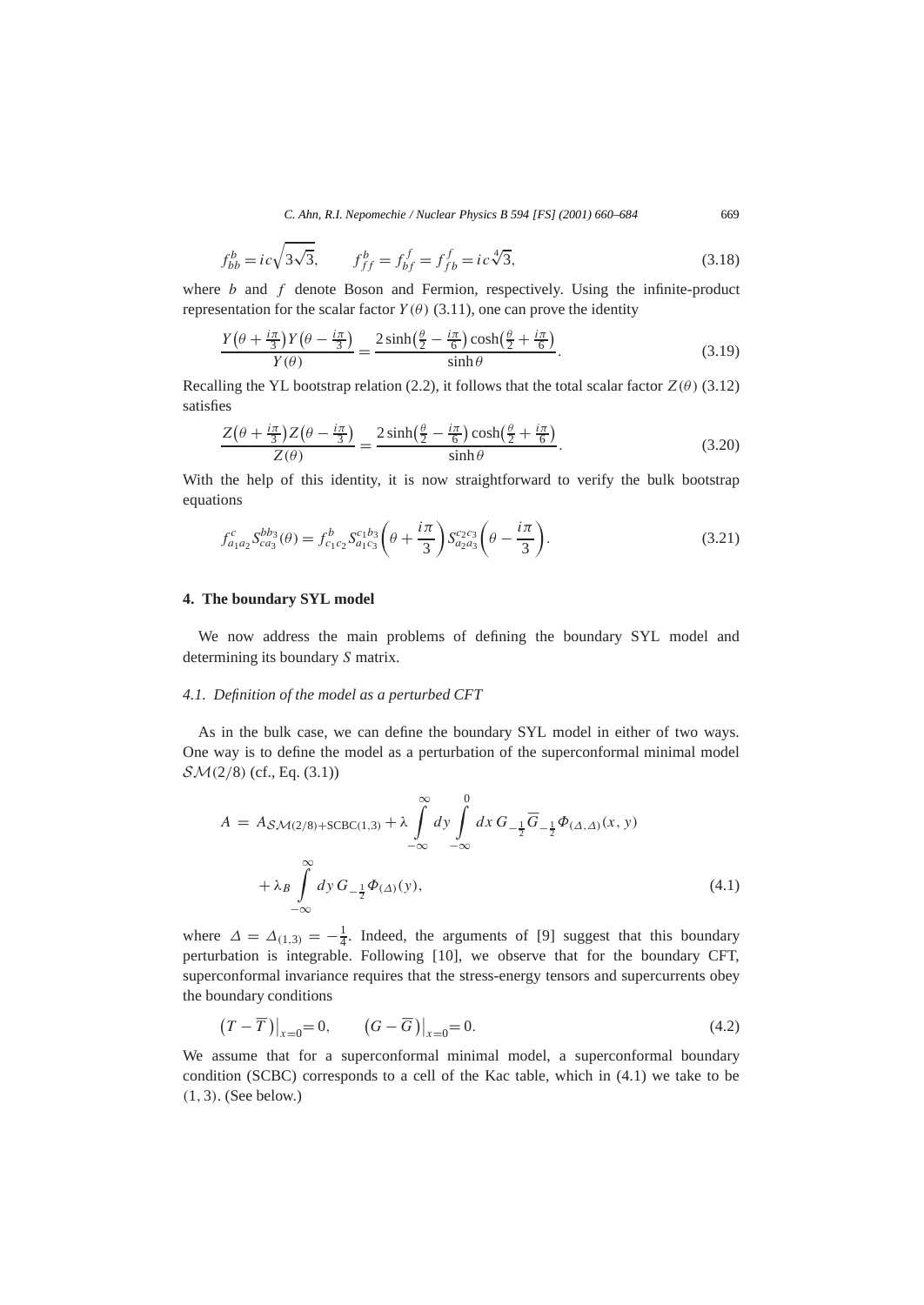Although for the case with boundary the supersymmetry charges

$$
Q = \int_{-\infty}^{0} dx \big[ G(x, y) + \overline{\Psi}(x, y) \big], \qquad \overline{Q} = \int_{-\infty}^{0} dx \big[ \overline{G}(x, y) + \Psi(x, y) \big] \tag{4.3}
$$

(cf., Eq. (3.3)) are not conserved, it is plausible that some combination of these charges (plus a possible boundary term) survives. Indeed, following [9], let us first consider the massless case  $\lambda = 0$ , and compute the operator product expansion  $[G(y + ix)$ −  $G(y - ix)$ ] $G_{-\frac{1}{2}}\Phi_{(\Delta)}(y')$ . We conclude that the quantity

$$
Q = \int_{-\infty}^{0} dx \left[ G(x, y) + \overline{G}(x, y) \right] + \Theta(y), \tag{4.4}
$$

with  $\Theta(y) \propto \lambda_B(1 - 2\Delta)\Phi_{(\Lambda)}(y)$  is an integral of motion. It is plausible that, for the general massive case  $\lambda \neq 0$ , this becomes

$$
\mathsf{Q} = \mathcal{Q} + \overline{\mathcal{Q}} + \Theta,\tag{4.5}
$$

where *Q* and  $\overline{Q}$  are given in (4.3).

Alternatively, we can define the boundary SYL model as a perturbation of the minimal model  $\mathcal{M}(3/8)$ . That is, we can define the model by the action (1.2), where the CFT is  $M(3/8)$ ,  $\Delta = \Delta_{(1,5)} = \frac{1}{4}$ , and the CBC is either (1,3), (1,4), or (1,5). Indeed, these three conformal boundary conditions are compatible with the *(*1*,* 5*)* boundary perturbation, since the corresponding fusion rule coefficients  $N_{(1,3)(1,3)}^{(1,5)}$ ,  $N_{(1,4)(1,4)}^{(1,5)}$  and  $N_{(1,5)(1,5)}^{(1,5)}$  are all nonvanishing, as can be seen from Table 4. Presumably, only the CBC *(*1*,* 3*)* preserves superconformal invariance, since only for this CBC does the corresponding dimension  $\Delta_{(1,3)} = -\frac{1}{4}$  appear in the  $\mathcal{SM}(2/8)$  Kac Table 2. Hence, here we shall consider only the CBC *(*1*,* 3*)*, for which case the corresponding action is presumably equivalent to (4.1).

We have obtained the  $\mathcal{M}(3/8)$  fusion rule coefficients given in Table 4 using the corresponding modular *S* matrix. Indeed, we recall (see, e.g., [42]) that for  $\mathcal{M}(p/q)$  the modular *S* matrix elements are given by

Table 4

Fusion rule coefficients for  $M(3/8)$ . Here we list all the triplets  $(i, j, k)$  with  $i \leq j \leq k$  for which  $N^{(1,i)}_{(1,j)(1,k)}$  is nonvanishing, and in fact, equal to 1. Note that  $N^{(1,i)}_{(1,j)(1,k)}$  is symmetric under the interchange of any pair of indices *(i, j, k)*

| (1, 1, 1)<br>(1, 2, 2)<br>(1, 3, 3)<br>(1, 4, 4)<br>(1, 5, 5)<br>(1, 6, 6) | (2, 2, 3)<br>(2, 3, 4)<br>(2, 4, 5)<br>(2, 5, 6)<br>(2, 6, 7) | (3, 3, 3)<br>(3, 3, 5)<br>(3, 4, 4)<br>(3, 4, 6)<br>(3, 5, 5)<br>(3, 5, 7) | (4, 4, 5)<br>(4, 4, 7)<br>(4, 5, 6) | (5, 5, 5) |
|----------------------------------------------------------------------------|---------------------------------------------------------------|----------------------------------------------------------------------------|-------------------------------------|-----------|
| (1, 7, 7)                                                                  |                                                               | (3, 6, 6)                                                                  |                                     |           |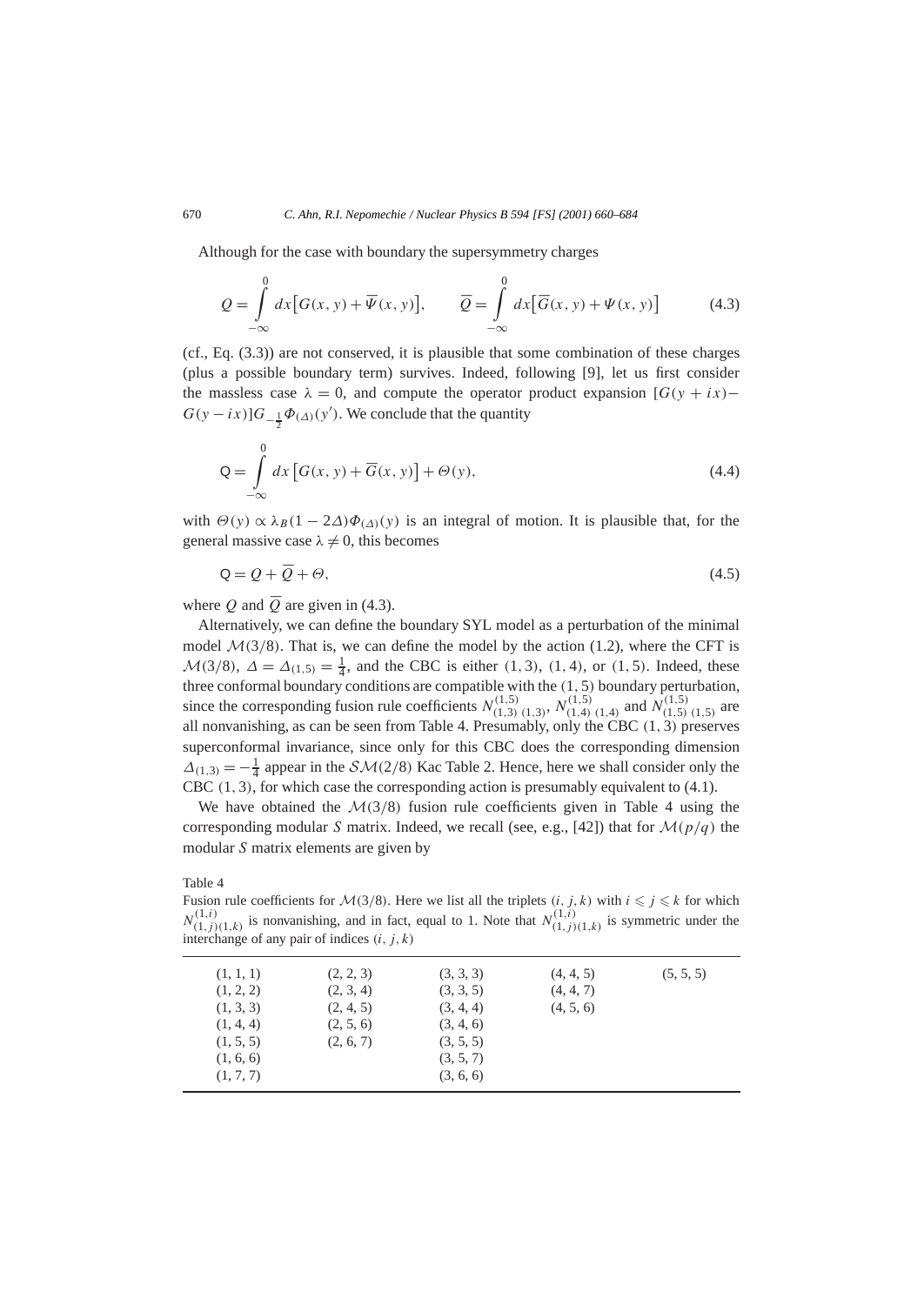$$
S_{(r,s) (r',s')} = 2\sqrt{\frac{2}{pq}} (-1)^{rs'+r's+1} \sin \frac{\pi qrr'}{p} \sin \frac{\pi pss'}{q},
$$
  

$$
1 \le r, r' \le p-1, \qquad 1 \le s, s' \le q-1.
$$
 (4.6)

Setting  $r = r' = 1$ , for  $\mathcal{M}(3/8)$  we obtain the result

$$
S = \begin{pmatrix} -\frac{1}{2}\sin\frac{3\pi}{8} & \frac{1}{2\sqrt{2}} & \frac{1}{2}\sin\frac{\pi}{8} & -\frac{1}{2} & \frac{1}{2}\sin\frac{\pi}{8} & \frac{1}{2\sqrt{2}} & -\frac{1}{2}\sin\frac{3\pi}{8} \\ \frac{1}{2\sqrt{2}} & \frac{1}{2} & \frac{1}{2\sqrt{2}} & 0 & -\frac{1}{2\sqrt{2}} & -\frac{1}{2} & -\frac{1}{2\sqrt{2}} \\ \frac{1}{2}\sin\frac{\pi}{8} & \frac{1}{2\sqrt{2}} & \frac{1}{2}\sin\frac{3\pi}{8} & \frac{1}{2} & \frac{1}{2}\sin\frac{3\pi}{8} & \frac{1}{2\sqrt{2}} & \frac{1}{2}\sin\frac{\pi}{8} \\ -\frac{1}{2} & 0 & \frac{1}{2} & 0 & -\frac{1}{2} & 0 & \frac{1}{2} \\ \frac{1}{2}\sin\frac{\pi}{8} & -\frac{1}{2\sqrt{2}} & \frac{1}{2}\sin\frac{3\pi}{8} & -\frac{1}{2} & \frac{1}{2}\sin\frac{3\pi}{8} & -\frac{1}{2\sqrt{2}} & \frac{1}{2}\sin\frac{\pi}{8} \\ \frac{1}{2\sqrt{2}} & -\frac{1}{2} & \frac{1}{2\sqrt{2}} & 0 & -\frac{1}{2\sqrt{2}} & \frac{1}{2} & -\frac{1}{2\sqrt{2}} \\ -\frac{1}{2}\sin\frac{3\pi}{8} & -\frac{1}{2\sqrt{2}} & \frac{1}{2}\sin\frac{\pi}{8} & \frac{1}{2} & \frac{1}{2}\sin\frac{\pi}{8} & -\frac{1}{2\sqrt{2}} & -\frac{1}{2}\sin\frac{3\pi}{8} \end{pmatrix}, (4.7)
$$

where the matrix element  $(s, s')$  corresponds to  $S_{(1,s)}$   $(1,s')$ . This matrix is real, symmetric, and unitary, *S*  $S^{\dagger} = S^2 = \mathbb{I}$ . Finally, the Verlinde formula [44] implies that the fusion rule coefficients are given by

$$
N_{(1,j)(1,k)}^{(1,i)} = \sum_{l=1}^{7} \frac{S_{(1,i)(1,l)} S_{(1,j)(1,l)} S_{(1,k)(1,l)}}{S_{(1,1)(1,l)}}.
$$
\n(4.8)

We close this subsection with the computation of *g* factors for the various conformal boundary conditions, which also relies on the modular *S* matrix. As shown in [10,14], the *g* factor for the CBC *(*1*,s)* is given by

$$
g_{(1,s)} = \frac{S_{\Omega}(1,s)}{\sqrt{|S_{\Omega}(0)|}},\tag{4.9}
$$

where 0 denotes the conformal vacuum (which has the property  $N_{0}^{(1,i)} = \delta_j^i$ ), and  $\Omega$  is the state of lowest dimension. For  $\mathcal{M}(3/8)$ , 0 is  $(1, 1)$  and  $\Omega$  is  $(1, 3)$ . In this way, we obtain

$$
g_{(1,4)} = \frac{1}{\sqrt{2 \sin \frac{\pi}{8}}}, \quad g_{(1,3)} = g_{(1,5)} = \frac{\sin \frac{3\pi}{8}}{\sqrt{2 \sin \frac{\pi}{8}}},
$$

$$
g_{(1,2)} = g_{(1,6)} = \frac{1}{2\sqrt{\sin \frac{\pi}{8}}}, \quad g_{(1,1)} = g_{(1,7)} = \sqrt{\frac{1}{2} \sin \frac{\pi}{8}}.
$$
(4.10)

It should also be possible to compute *g* factors from the  $\mathcal{SM}(2/8)$  modular *S* matrix. However, we do not attempt this here. <sup>5</sup>

## *4.2. Boundary S matrix*

The boundary *S* matrix  $S(\theta)$  is defined as [9]

<sup>&</sup>lt;sup>5</sup> It is not clear how to compute the  $SM(2/8)$  modular *S* matrix directly from the coset  $su(2)_2 \oplus$  $su(2)_m/su(2)_{2+m}$  with  $m = -4/3$  [43], since an additional coset field seems to be required.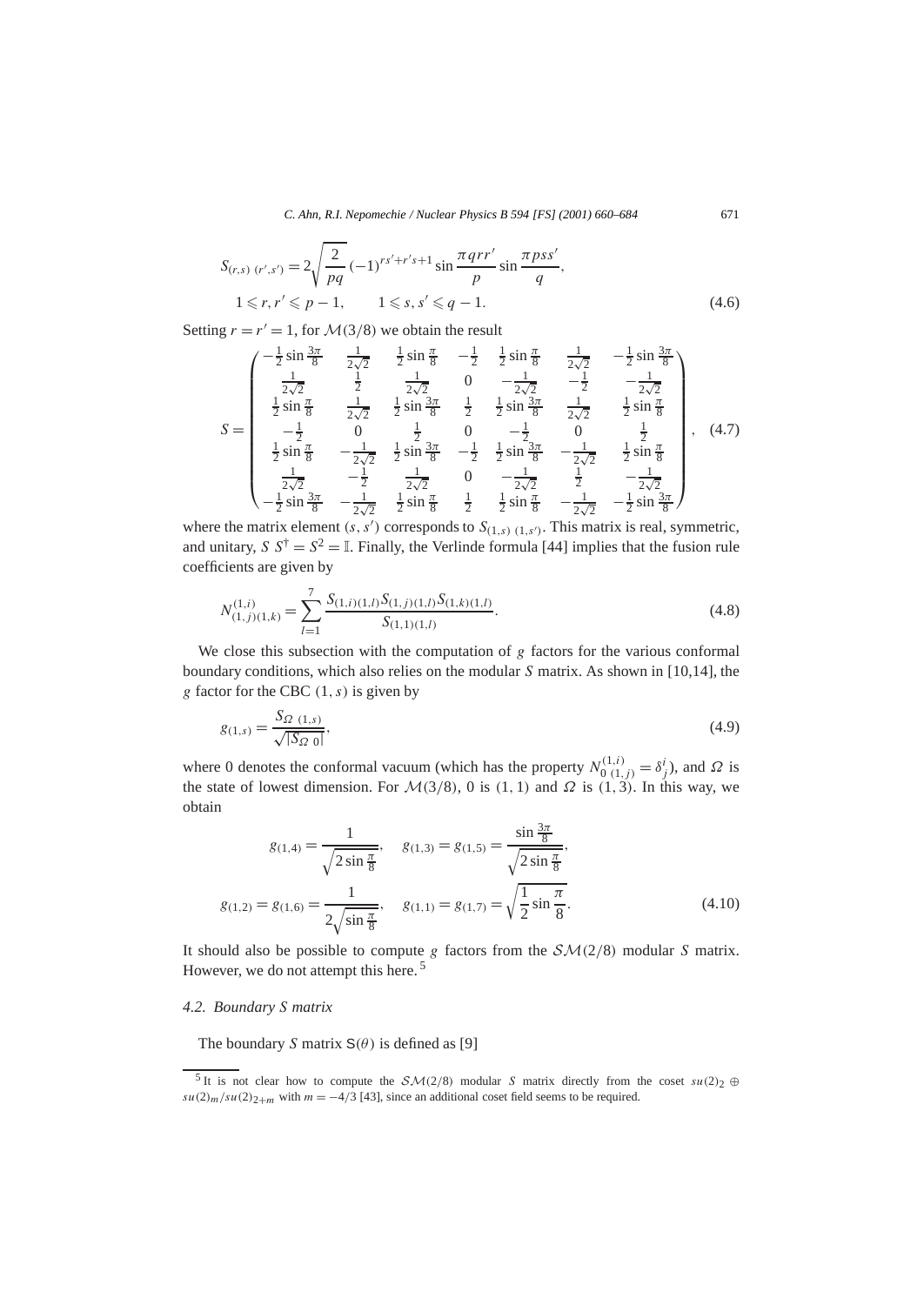$$
A_a(\theta)B = \mathbf{S}_a^b(\theta)A_b(-\theta)B,\tag{4.11}
$$

where here *B* is the so-called boundary creation operator. We now try to determine  $S(\theta)$ for the boundary SYL model (4.1). By analogy with the bulk SYL model, as well as with the boundary YL model, we expect that the boundary *S* matrix of the boundary SYL model should be some reduction of that of the boundary supersymmetric sine-Gordon model [45], or equivalently, the boundary supersymmetric sinh-Gordon model [15]. We therefore consider

$$
S(\theta) = S_{\text{YL}}(\theta; b) S_{\text{SUSY}}(\theta; \phi), \tag{4.12}
$$

where the scalar factor  $S_{YL}(\theta; b)$  is given by (2.3), and  $S_{SUSY}(\theta; \phi)$  is given by

$$
S_{SUSY}(\theta; \phi) = Y(\theta; \phi)R(\theta; \phi), \qquad (4.13)
$$

where  $R(\theta; \phi)$  is the 2 × 2 matrix

$$
R(\theta; \phi) = \begin{pmatrix} A_+ & B \\ B & A_- \end{pmatrix}, \tag{4.14}
$$

with matrix elements

$$
\mathcal{A}_{\pm} = \cosh\frac{\theta}{2} G_{+} \pm i \sinh\frac{\theta}{2} G_{-}, \qquad \mathcal{B} = -i \sinh\theta, \tag{4.15}
$$

where

$$
G_{+} = \mathfrak{r}\left(\sinh\phi + \frac{e^{\phi}\sinh^{2}\frac{\theta}{2}}{1-\sin\frac{\pi}{3}}\right), \qquad G_{-} = \mathfrak{r}\left(\cosh\phi + \frac{e^{\phi}\sinh^{2}\frac{\theta}{2}}{1-\sin\frac{\pi}{3}}\right),
$$

$$
\mathfrak{r} = \left(\frac{2(1-\sin\frac{\pi}{3})}{\sin\frac{\pi}{3}}\right)^{1/2}.
$$
(4.16)

Moreover,  $Y(\theta; \phi)$  is a scalar factor given by

$$
Y(\theta; \phi) = Y_0(\theta) Y_1(\theta; \phi) F(\theta; \phi), \qquad (4.17)
$$

where

$$
Y_0(\theta) = \frac{i}{\sqrt{2}\sinh(\frac{\theta}{2} + \frac{i\pi}{4})}
$$
  
\n
$$
\times \exp\left(-\frac{1}{2}\int_0^\infty \frac{dt}{t} \frac{\sinh(2it\theta/\pi)\sinh(2t/3)\sinh(t/3)}{\cosh^2 t \cosh^2(t/2)}\right),
$$
  
\n
$$
Y_1(\theta; \phi) = \frac{1}{\pi \sinh \phi} \frac{\sin(\frac{\pi}{12} - \frac{\zeta}{2})\sin(\frac{\pi}{12} + \frac{\zeta}{2})}{\sin(\frac{\pi}{12} - \frac{\zeta}{2} - \frac{i\theta}{2})\sin(\frac{\pi}{12} + \frac{\zeta}{2} - \frac{i\theta}{2})}
$$
  
\n
$$
\times \exp\left(-2\int_0^\infty \frac{dt}{t} \frac{\sinh(it\theta/\pi)\sinh(t/3)\cosh(t/\pi)}{\sinh t \cosh(t/2)}\right),
$$
(4.18)

and  $\zeta$  is a function of  $\phi$  defined by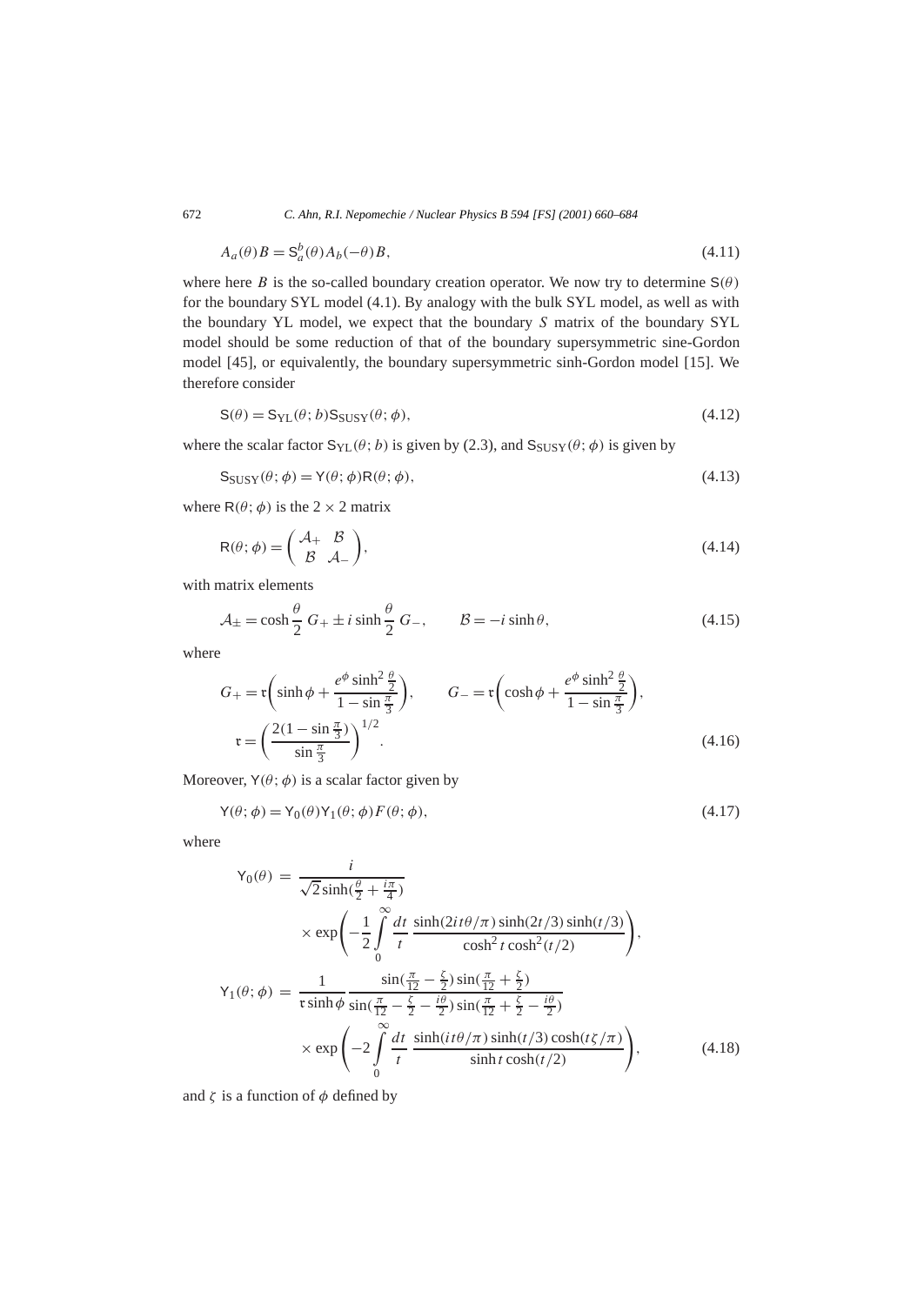$$
\cos \zeta = 1 - e^{-2\phi} \left( 1 - \sin \frac{\pi}{3} \right). \tag{4.19}
$$

The exponential factors of  $Y_0(\theta)$  and  $Y_1(\theta; \phi)$  do not have zeros or poles in the physical strip  $0 \le \text{Im } \theta \le \frac{\pi}{2}$ , provided  $|\zeta| < 2\pi/3$ . Finally,  $F(\theta; \phi)$  is a CDD-like factor obeying

$$
F(\theta; \phi) F(-\theta; \phi) = 1, \qquad F\left(\frac{i\pi}{2} + \theta; \phi\right) = F\left(\frac{i\pi}{2} - \theta; \phi\right), \tag{4.20}
$$

which is still to be determined.

The above expression for  $S_{SUSY}$  essentially coincides with the one for the supersymmetric sinh-Gordon model given in [15] with  $B = -1/3$ ,  $\varepsilon = +1$ ,  $\varphi = \phi + \frac{i\pi}{2}$  with  $\phi$  real, and *r* = −*i***r**. The only differences lie in the CDD factor  $F(\theta; \phi)$  (which is absent from [15]) and the factor  $Y_1$ : the expression given here is an analytic continuation of the one given in [15]. The former does not diverge for  $\theta = \pm \frac{i\pi}{3}$ , which is important for implementing the boundary bootstrap equations, as we shall see below (4.27).

The alert reader will have noticed that, while the boundary SYL action (4.1) contains only one boundary parameter (namely,  $\lambda_B$ ), the above boundary *S* matrix seems to contain two parameters, namely, *b* and  $\phi$ . The key point to realize is that these two parameters are *not* independent. By demanding that the boundary *S* matrix satisfy the various constraints [9] arising from the existence of boundary and bulk bound states, we shall determine the relation between  $\phi$  and *b* (4.26), as well as the CDD factor  $F(\theta; \phi)$ (4.33).

We begin by considering the constraints due to boundary bound states. In general [9], let  $iv_{0a}^{\alpha}$  be the position of a pole of the boundary *S* matrix in the physical strip associated with the excited boundary state  $|\alpha\rangle_B$ , which can be interpreted as a boundary bound state of particle  $A_a$  with the boundary ground state  $|0\rangle_B$ . Near this pole, the boundary *S* matrix has the form

$$
\mathbf{S}_a^b(\theta) \simeq \frac{i}{2} \frac{\mathcal{S}_{a0}^{\alpha} \mathcal{S}_{\alpha}^{b0}}{\theta - i v_{0a}^{\alpha}},\tag{4.21}
$$

where  $g_{a0}^{\alpha}$  are boundary-particle couplings.

We assume that (as in the bulk) the SYL boundary *S* matrix inherits its pole structure from the YL boundary *S* matrix (2.3). Therefore, it has [46] two boundary bound state poles, corresponding to excited boundary states  $|1\rangle_B$ ,  $|2\rangle_B$ , with <sup>6</sup>

$$
v_0^1 = \frac{\pi (b+1)}{6}, \qquad v_0^2 = \frac{\pi (b-1)}{6}.
$$
\n(4.22)

It follows from the condition (4.21) and the form (4.14) of the *S* matrix that for  $\theta = iv_0^{\alpha}$ ,

$$
\mathcal{A}_{+} \propto (g_{\alpha}^{b0})^{2}, \quad \mathcal{A}_{-} \propto (g_{\alpha}^{f0})^{2}, \quad \mathcal{B} \propto g_{\alpha}^{b0} g_{\alpha}^{f0}, \tag{4.23}
$$

where the indices *b* and *f* again denote Boson and Fermion, respectively. Hence, we arrive at the important constraint

<sup>&</sup>lt;sup>6</sup> The subscript *a* of  $v_{0a}^{\alpha}$  can be dropped, since YL has only one type of particle.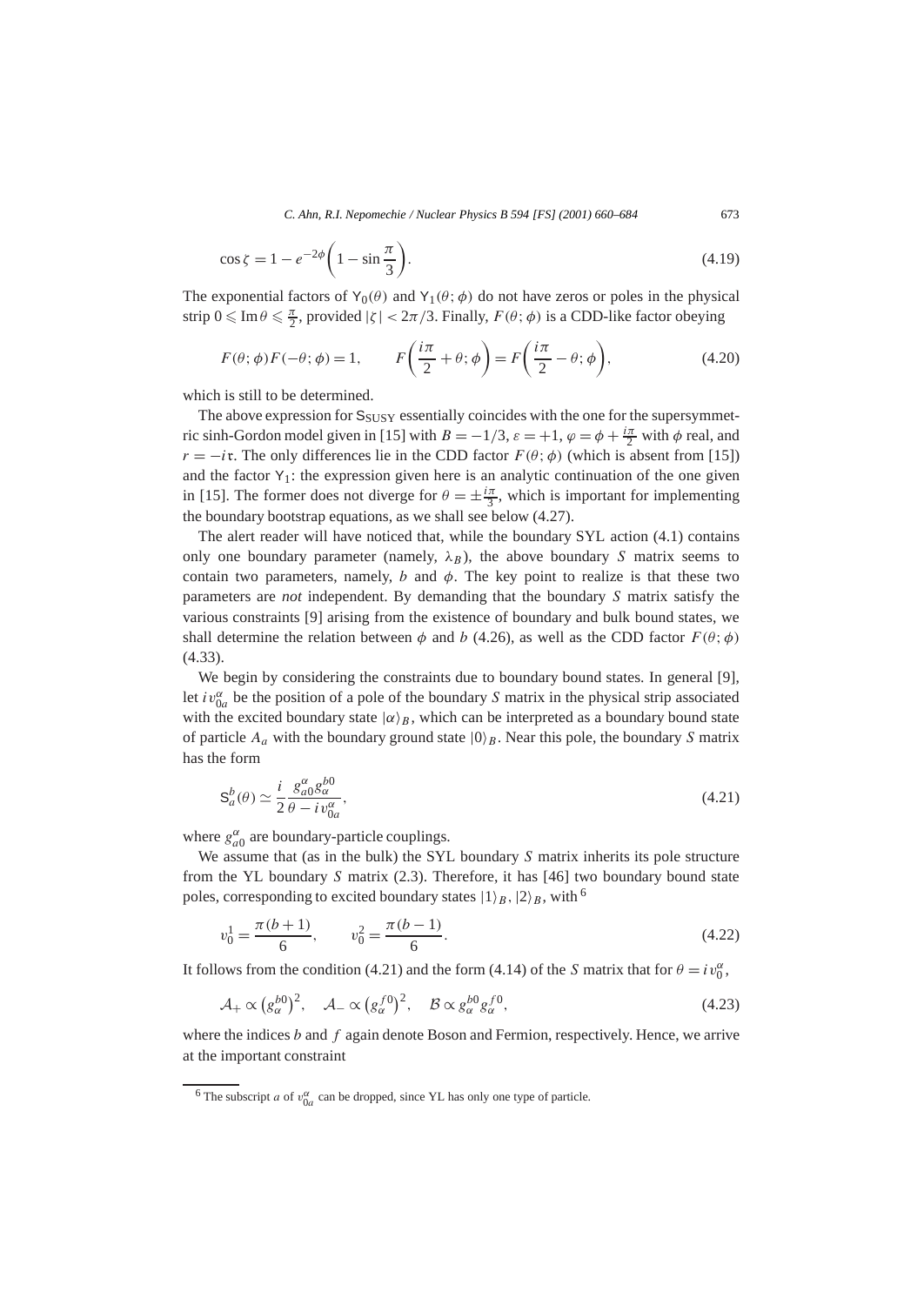$$
\left. \frac{\mathcal{A}_{+}\mathcal{A}_{-}}{\mathcal{B}^{2}} \right|_{\theta = iv_{0}^{\alpha}} = 1. \tag{4.24}
$$

This equation gives a relation between the boundary parameter  $\phi$  and  $v_0^{\alpha}$ . As shown in Appendix B, the relation can be expressed most succinctly in terms of the parameter *ζ* defined in (4.19):

$$
\zeta = v_0^{\alpha} \pm \frac{\pi}{6}.\tag{4.25}
$$

The above relation can hold for both poles (4.22) only if

$$
\zeta = \frac{\pi b}{6}.\tag{4.26}
$$

Eq. (4.26) is the desired relation between  $\phi$  and *b*. The restriction  $|\zeta| < 2\pi/3$  which we found above implies  $|b| < 4$ .

We now consider the constraints due to bulk bound states. In view of the direct-channel pole of the SYL bulk *S* matrix at  $\theta = i2\pi/3$ , the following boundary bootstrap relations must hold [9]

$$
f_d^{ab} \mathbf{S}_c^d(\theta) = f_c^{b_1 a_1} \mathbf{S}_{a_1}^{a_2} \left(\theta + \frac{i\pi}{3}\right) S_{b_1 a_2}^{b_2 a} (2\theta) \mathbf{S}_{b_2}^b \left(\theta - \frac{i\pi}{3}\right). \tag{4.27}
$$

Using infinite-product representations for the scalar factors  $Y_0(\theta)$ ,  $Y_1(\theta; \phi)$ , and  $Y(\theta)$ , one can prove the identities

$$
\frac{Y_0(\theta + \frac{i\pi}{3})Y_0(\theta - \frac{i\pi}{3})Y(2\theta)}{Y_0(\theta)} = \frac{i\sqrt{2}\sinh\theta\sinh(\frac{\theta}{2} - \frac{i\pi}{4})}{\sinh(\theta + \frac{i\pi}{3})\cosh(\theta - \frac{i\pi}{3})},
$$
\n
$$
\frac{Y_1(\theta + \frac{i\pi}{3};\phi)Y_1(\theta - \frac{i\pi}{3};\phi)}{Y_1(\theta;\phi)} = \frac{1}{r\sinh\phi}\sin\left(\frac{\pi}{12} - \frac{\zeta}{2}\right)\sin\left(\frac{\pi}{12} + \frac{\zeta}{2}\right)
$$
\n
$$
\times \frac{2(1 + 2\cos 2\zeta - 2\cosh 2\theta - 4i\cos \zeta\sinh\theta)}{\cos 3\zeta + i\sinh 3\theta}.
$$
\n(4.28)

With the help of these identities, together with (2.5), one can show that the SYL boundary bootstrap relations (4.27) are satisfied, provided that the CDD factor obeys

$$
\frac{F(\theta + \frac{i\pi}{3}; \phi)F(\theta - \frac{i\pi}{3}; \phi)}{F(\theta; \phi)} = \frac{\cos 3\zeta + i \sinh 3\theta}{\cos 3\zeta - i \sinh 3\theta}.
$$
(4.29)

In addition to the boundary bootstrap relation, another constraint due to bulk bound states is stated in [9]. Namely, let  $iu_{ab}^c$  be the position of the pole of the bulk *S* matrix associated with the direct-channel bound state of  $A_a A_b$  which can be interpreted as the particle  $A_c$ . If the particles  $A_a$  and  $A_b$  have equal mass, then the boundary *S* matrix must have a pole at  $\theta = i\bar{u}_{ab}^c/2$ , where  $\bar{u}_{ab}^c = \pi - u_{ab}^c$ . Furthermore,

$$
\mathbf{S}_{\bar{a}}^{b}(\theta) \simeq -\frac{i}{2} \frac{f_{c}^{ab} g^{c}}{\theta - \frac{i\bar{u}_{ab}^{c}}{2}},\tag{4.30}
$$

where *g<sup>c</sup>* describes the coupling of *Ac* to the boundary. The SYL boundary *S* matrix indeed has such a pole at  $\theta = i\pi/6$ . It follows from the condition (4.30) that for  $\theta = i\pi/6$ ,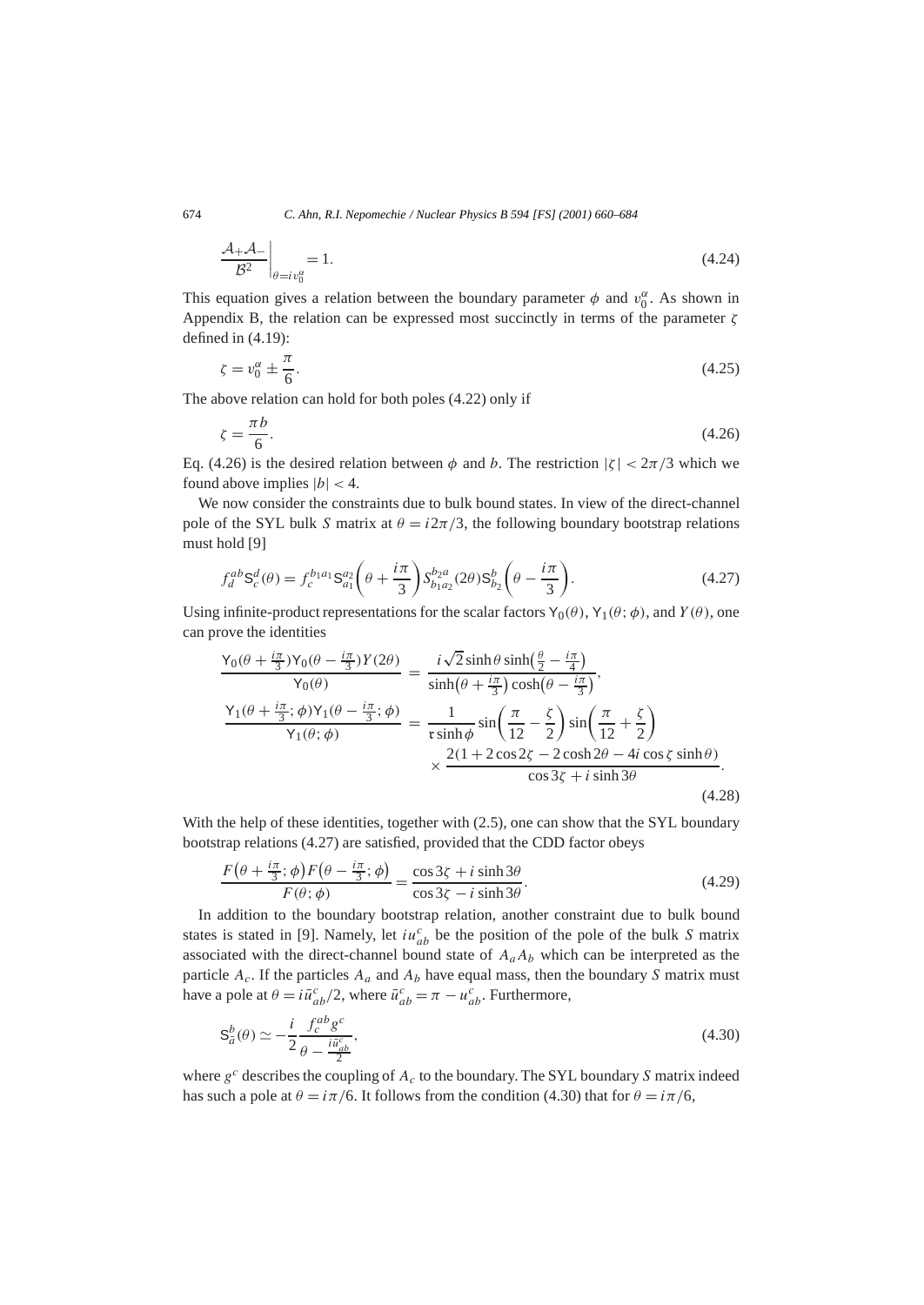$$
\mathcal{A}_+ \propto f_b^{bb} g^b, \qquad \mathcal{A}_- \propto f_b^{ff} g^b; \tag{4.31}
$$

and hence [26]

$$
\left. \frac{\mathcal{A}_{+}}{\mathcal{A}_{-}} \right|_{\theta = \frac{i\pi}{6}} = \frac{f_b^{bb}}{f_b^{ff}} = \sqrt{3}.
$$
\n(4.32)

However, this equation is satisfied for arbitrary values of  $\phi$ , and so does not provide any further constraints on the *S* matrix.

The scalar factor  $Y(\theta; \phi)$  (4.17) should not have zeros or poles in the physical strip. In view of the relation (4.26), we see that the factor Y<sub>1</sub>( $\theta$ ;  $\phi$ ) has poles at  $\theta = i(\pm \zeta - \frac{\pi}{6})$  $i\pi(\pm b - 1)/6$ . The pole at  $\theta = i\pi(b - 1)/6$  is undesirable, since it is physical for  $1 < b < 4$ .<sup>7</sup> Fortunately, we can arrange for this pole to be canceled by a corresponding zero of the CDD factor. Indeed, a solution to the CDD constraint equations (4.20) and (4.29) which has a zero at  $\theta = i\pi(b-1)/6$  is given by

$$
F(\theta; \phi) = \left(\frac{1-b}{2}\right) \left(\frac{5+b}{2}\right),\tag{4.33}
$$

where we have again used the notation  $(2.4)$ .

In short, the boundary *S* matrix which we propose for the boundary SYL model (4.1) is given by Eqs.  $(4.12)$ – $(4.19)$ ,  $(4.26)$ ,  $(4.33)$ . This is one of the main results of our paper. Note that our proposed boundary *S* matrix depends on a single independent boundary parameter *b*. The relation of this parameter to the boundary parameter  $\lambda_B$  in the action (4.1) is not yet known.

One check on this proposal is provided by supersymmetry. We have suggested that the SYL model (4.1) has the integral of motion Q given by (4.5). We now demonstrate that our proposed boundary *S* matrix commutes with a similar quantity. Indeed, let us assume that the supersymmetry charges *Q* and  $\overline{Q}$  act on states according to (3.14), (3.15). It is straightforward to show that the matrix  $R(\theta; \phi)$  (4.14) commutes with

$$
Q = Q + \overline{Q} + \gamma (-1)^F,\tag{4.34}
$$

where here  $\gamma = -\sqrt{m}\sqrt{-1+2/4}$  $\sqrt{3}e^{-\phi}$ . Note that Q does not anticommute with  $(-1)^F$ , unlike usual supersymmetry charges. The appearance of  $(-1)^F$  in Q should not be too surprising, since similar topological charges also appear in the fractional-spin integrals of motion of the boundary sine-Gordon model [18]. Presumably the operator *Θ* in (4.5) can be identified with  $\gamma$  (−1)<sup>*F*</sup>. Note that  $\lambda_B = 0$  (for which  $\Theta$  vanishes) corresponds to  $\phi = \infty$ , and hence  $b = 0$ . For this value of *b*, the boundary *S* matrix  $S(\theta)$  is diagonal. We recall that Moriconi and Schoutens proposed [26] two diagonal boundary *S* matrices for the boundary SYL model (although without reference to any specific boundary conditions), which they designated  $R_{(1)}^{[1]}$  and  $R_{(2)}^{[1]}$ . Our boundary *S* matrix for  $b = 0$  differs from  $R_{(2)}^{[1]}$  by the CDD factor, i.e.,

$$
\left. \frac{\mathsf{S}(\theta)}{F(\theta; \phi)} \right|_{b=0} = R_{(2)}^{[1]}(\theta). \tag{4.35}
$$

<sup>&</sup>lt;sup>7</sup> The pole at  $\theta = i\pi(-b-1)/6$  is canceled by a corresponding zero in the factor  $\left(\frac{1+b}{2}\right)$  from S<sub>YL</sub>.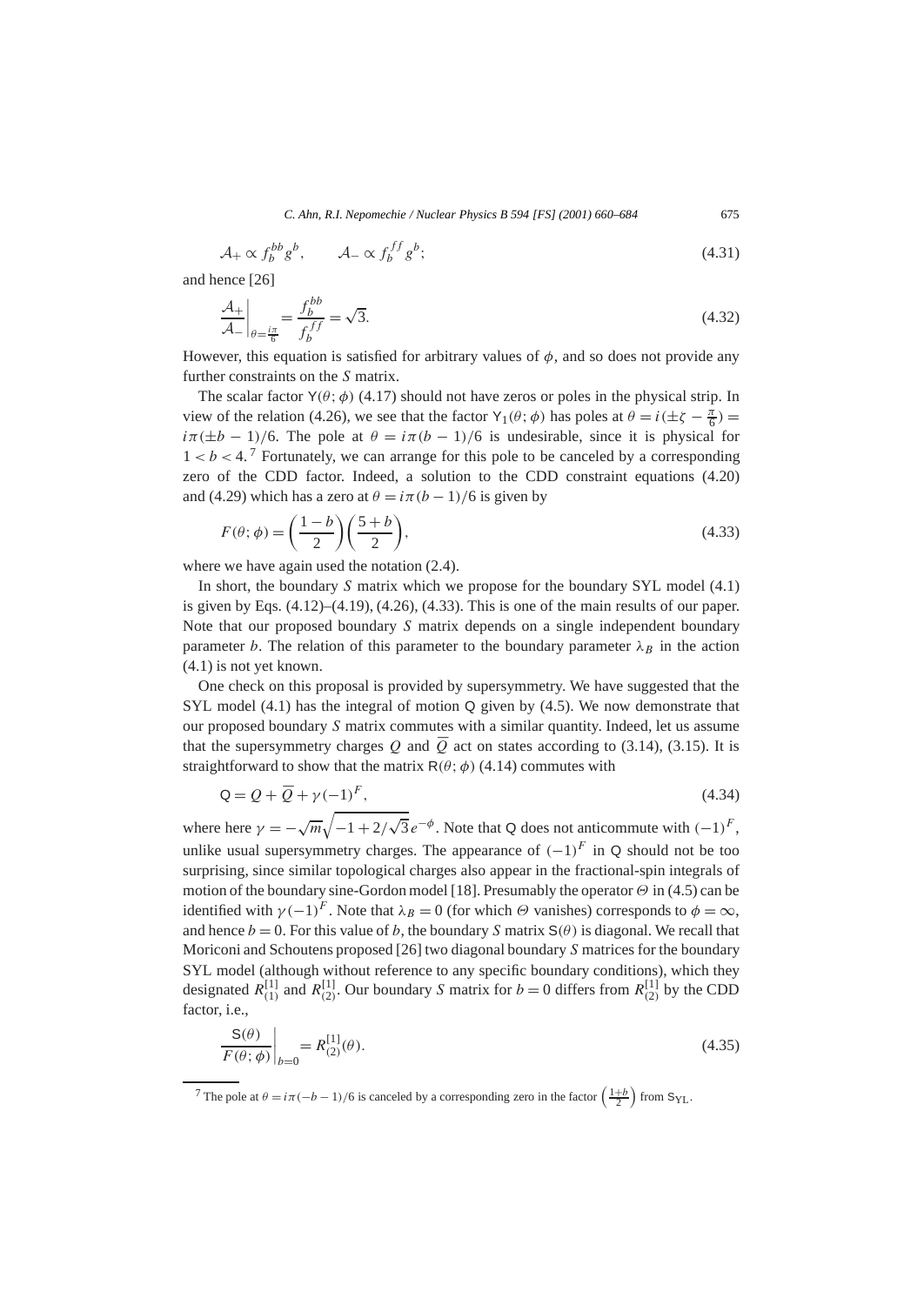# *4.3. Boundary TBA and massless boundary flow*

We have defined the boundary SYL model in Section 4.1, and we have proposed the corresponding boundary *S* matrix in Section 4.2. We shall now demonstrate that this picture is supported by the boundary TBA. Our analysis is a generalization of the one for the boundary YL model, which we briefly reviewed in Section 2.2. For simplicity, we again focus our attention on the case of massless boundary flow.

We begin by determining the massless scaling limit. We set

$$
m = \mu n, \quad \theta = \hat{\theta} - \ln \frac{n}{2}, \quad \frac{i\pi}{6}(b+a) = \theta_B - \ln \frac{n}{2}, \quad n \to 0,
$$
 (4.36)

with  $\mu$ ,  $\hat{\theta}$ , and  $\theta_B$  real and finite. Our objective is to determine the value(s) of *a* (also real and finite) for which the boundary *S* matrix, in the above limit, remains finite and unitary. After some computation, we find that  $a = 6$ ; and the resulting massless boundary *S* matrix is given by

$$
\mathbf{S}(\theta) = \mathbf{Z}(\hat{\theta} - \theta_B)\mathbf{R}(\hat{\theta} - \theta_B),\tag{4.37}
$$

where

$$
Z(\theta) = \frac{\sinh\left(\frac{\theta}{2} - \frac{i\pi}{12}\right)}{\sinh\left(\frac{\theta}{2} - \frac{i5\pi}{12}\right)\sinh\left(\frac{\theta}{2} + \frac{i5\pi}{12}\right)} \exp\left(-\int_0^\infty \frac{dt}{t} \frac{\sinh\frac{t}{3}\sinh\left(t\left(\frac{i\theta}{\pi} - 1\right)\right)}{\sinh t \cosh\frac{t}{2}}\right), \tag{4.38}
$$

and

$$
R(\theta) = \begin{pmatrix} \sinh\left(\frac{\theta}{2} + \frac{i\pi}{4}\right) & -\frac{i\sqrt[4]{3}}{2} \\ -\frac{i\sqrt[4]{3}}{2} & \sinh\left(\frac{\theta}{2} - \frac{i\pi}{4}\right) \end{pmatrix} . \tag{4.39}
$$

Indeed,  $S(\theta)$  satisfies the unitarity condition, since

$$
Z(\theta)R(\theta)Z(-\theta)R(-\theta) = \mathbb{I}.
$$
\n(4.40)

In order to formulate the TBA equations, we consider *N* particles with real rapidities  $\theta_1, \ldots, \theta_N$  in an interval of length *L*, with bulk *S* matrix  $S(\theta)$  (3.13) and boundary *S* matrices  $S(\theta; b_+)$  (4.12), where the subscripts  $\pm$  here denote the left and right boundaries. As already discussed, the bulk and boundary *S* matrices of the SYL model essentially coincide with those for the supersymmetric sinh-Gordon model given in [15] with  $B = -\frac{1}{3}$ ,  $\varepsilon = +1$ ,  $\varphi = \varphi + \frac{i\pi}{2}$ , and  $r = -i\tau$ . Hence, the Bethe Ansatz equations and the transfer matrix eigenvalues for SYL can be easily obtained from [15], to which we shall henceforth refer as I. From Eq. (I 4.14) we obtain the Bethe ansatz equations for  $z_k^+$ 

$$
\begin{split} \prod_{j=1}^{N} \frac{\tanh(\frac{1}{2}(z_{k}^{+}-\theta_{j}))}{\tanh(\frac{1}{2}(z_{k}^{+}-\theta_{j})+\frac{i\pi}{3})} \frac{\tanh(\frac{1}{2}(z_{k}^{+}+\theta_{j}))}{\tanh(\frac{1}{2}(z_{k}^{+}+\theta_{j})+\frac{i\pi}{3})} \\ = \frac{\sinh^{2}(\frac{1}{2}(\frac{i5\pi}{6}+z_{k}^{+}))}{\sinh^{2}(\frac{1}{2}(\frac{i\pi}{6}-z_{k}^{+}))} \bigg[ \frac{-e^{-\phi_{-}}\sinh^{2}(\frac{i\pi}{12})+e^{\phi_{-}}\sinh^{2}(\frac{1}{2}(\frac{i\pi}{6}-z_{k}^{+}))}{\sinh^{2}(\frac{1}{2}(\frac{i5\pi}{6}+z_{k}^{+}))} \bigg] [\phi_{-} \rightarrow \phi_{+}], \end{split} \tag{4.41}
$$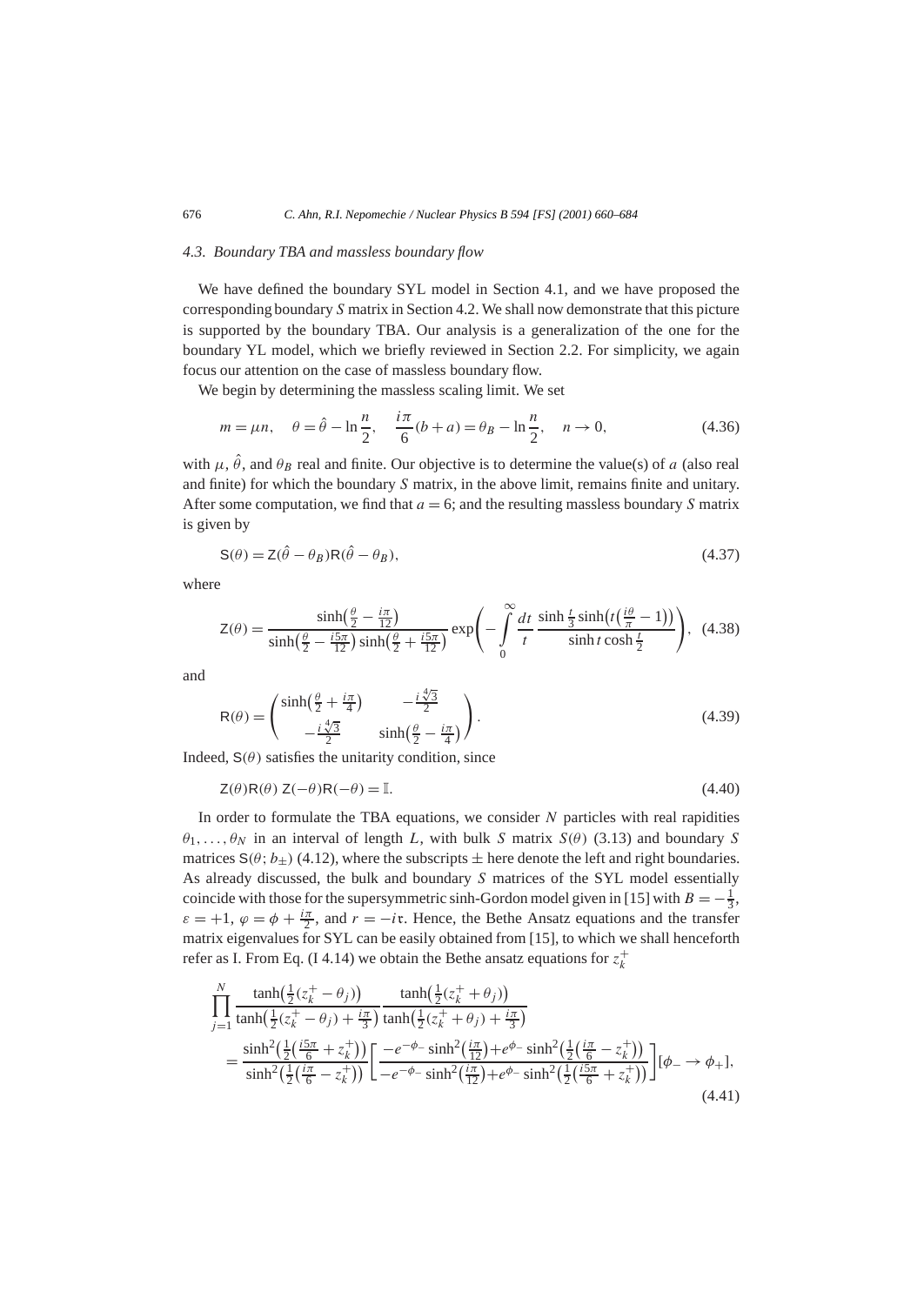and from (I 4.15) we obtain a similar result for  $z_k^-$ . In view of the massless scaling limit (4.36), we set

$$
\theta_j = \hat{\theta}_j - \ln\frac{n}{2}, \quad z_k^{\pm} = \hat{z}_k^{\pm} - \ln\frac{n}{2}, \quad \frac{i\pi}{6}(b_{\pm} + 6) = \theta_B^{\pm} - \ln\frac{n}{2}, \quad n \to 0, \quad (4.42)
$$

and we obtain

$$
\prod_{j=1}^{N} \frac{\tanh(\frac{1}{2}(\hat{z}_{k}^{+} - \hat{\theta}_{j}))}{\tanh(\frac{1}{2}(\hat{z}_{k}^{+} - \hat{\theta}_{j}) + \frac{i\pi}{3})}
$$
\n
$$
= \frac{\cosh(\frac{1}{2}(\hat{z}_{k}^{+} - \hat{\theta}_{B}^{-}) - \frac{i\pi}{12})\cosh(\frac{1}{2}(\hat{z}_{k}^{+} - \hat{\theta}_{B}^{+}) - \frac{i\pi}{12})}{\cosh(\frac{1}{2}(\hat{z}_{k}^{+} - \hat{\theta}_{B}^{-}) + \frac{i5\pi}{12})\cosh(\frac{1}{2}(\hat{z}_{k}^{+} - \hat{\theta}_{B}^{+}) + \frac{i5\pi}{12})}.
$$
\n(4.43)

Finally, setting  $\hat{z}_k^+ = \hat{x}_k - \frac{i\pi}{3}$ , we obtain the Bethe ansatz equations for  $\hat{x}_k$  (cf., Eq. (I 4.19)),

$$
\prod_{j=1}^{N} \frac{\tanh(\frac{1}{2}(\hat{x}_k - \hat{\theta}_j) - \frac{i\pi}{6})}{\tanh(\frac{1}{2}(\hat{x}_k - \hat{\theta}_j) + \frac{i\pi}{6})} \frac{\cosh(\frac{1}{2}(\hat{x}_k - \hat{\theta}_B^{-}) + \frac{i\pi}{4})\cosh(\frac{1}{2}(\hat{x}_k - \hat{\theta}_B^{+}) + \frac{i\pi}{4})}{\cosh(\frac{1}{2}(\hat{x}_k - \hat{\theta}_B^{-}) - \frac{i\pi}{4})\cosh(\frac{1}{2}(\hat{x}_k - \hat{\theta}_B^{+}) - \frac{i\pi}{4})} = 1,k = 0, 1, ..., N.
$$
\n(4.44)

The transfer matrix eigenvalues  $\Lambda(\theta|\theta_1,\ldots,\theta_N)$  can be deduced from Eqs. (I 4.12), (I 4.17), (I 4.24). In the scaling limit (4.42) (with  $\theta = \hat{\theta} - \ln \frac{n}{2}$ ), we obtain

$$
\Lambda \propto Z(\hat{\theta} - \theta_B^+) Z(\hat{\theta} - \theta_B^-) e^{\hat{x}_0 - \frac{1}{2}(\theta_B^+ + \theta_B^-)} \prod_{k=1}^N \frac{Z(\hat{\theta} - \hat{\theta}_k) e^{\hat{x}_k - \hat{\theta}_k}}{\frac{1}{2} \sinh(\hat{\theta} - \hat{\theta}_k)} \prod_{k=0}^N \lambda_{\epsilon_k} (\hat{\theta} - \hat{\theta}_k), \tag{4.45}
$$

where  $Z(\theta)$  and  $Z(\theta)$  are given by (3.12) and (4.38), respectively;

$$
\lambda_{\epsilon}(\theta) = \sinh\left(\frac{\theta}{2} + \frac{\epsilon i \pi}{6}\right) \cosh\left(\frac{\theta}{2} - \frac{\epsilon i \pi}{6}\right),\tag{4.46}
$$

 $\epsilon_k = \pm 1$  (see Eq. (I 4.20)), and  $\hat{x}_k$  satisfy (4.44).

We introduce the densities  $P_{\pm}(\hat{\theta})$  of "magnons", i.e., of real Bethe ansatz roots  $\{\hat{x}_k\}$  with  $\epsilon_k = \pm 1$ , respectively; and also the densities  $\rho_1(\hat{\theta})$  and  $\tilde{\rho}(\hat{\theta})$  of particles  $\{\hat{\theta}_k\}$  and holes, respectively. The Bethe ansatz equations  $(4.44)$  imply  $<sup>8</sup>$ </sup>

$$
P_{+}(\hat{\theta}) + P_{-}(\hat{\theta}) = \frac{1}{2\pi}(\rho_1 * \Phi)(\hat{\theta}) + \frac{1}{2\pi L} \big[ \Psi(\hat{\theta} - \theta_B^+) + \Psi(\hat{\theta} - \theta_B^-) \big],\tag{4.47}
$$

where

$$
\Phi(\theta) = \frac{1}{i} \frac{\partial}{\partial \theta} \ln \left( \frac{\tanh\left(\frac{\theta}{2} - \frac{i\pi}{6}\right)}{\tanh\left(\frac{\theta}{2} + \frac{i\pi}{6}\right)} \right) = \frac{4 \cosh\theta \sin\frac{\pi}{3}}{\cosh 2\theta - \cos\frac{2\pi}{3}} = -\Phi_{\text{YL}}(\theta),
$$
\n
$$
\Psi(\theta) = \frac{1}{i} \frac{\partial}{\partial \theta} \ln \left( \frac{\cosh\left(\frac{\theta}{2} + \frac{i\pi}{4}\right)}{\cosh\left(\frac{\theta}{2} - \frac{i\pi}{4}\right)} \right) = \frac{1}{\cosh\theta},
$$
\n(4.48)

and we have defined  $\rho_1(\hat{\theta})$  for negative values of  $\hat{\theta}$  to be equal to  $\rho_1(|\hat{\theta}|)$ .

<sup>&</sup>lt;sup>8</sup> The counting function should be monotonic increasing, in order that the corresponding density (defined as the derivative of the counting function) be nonnegative.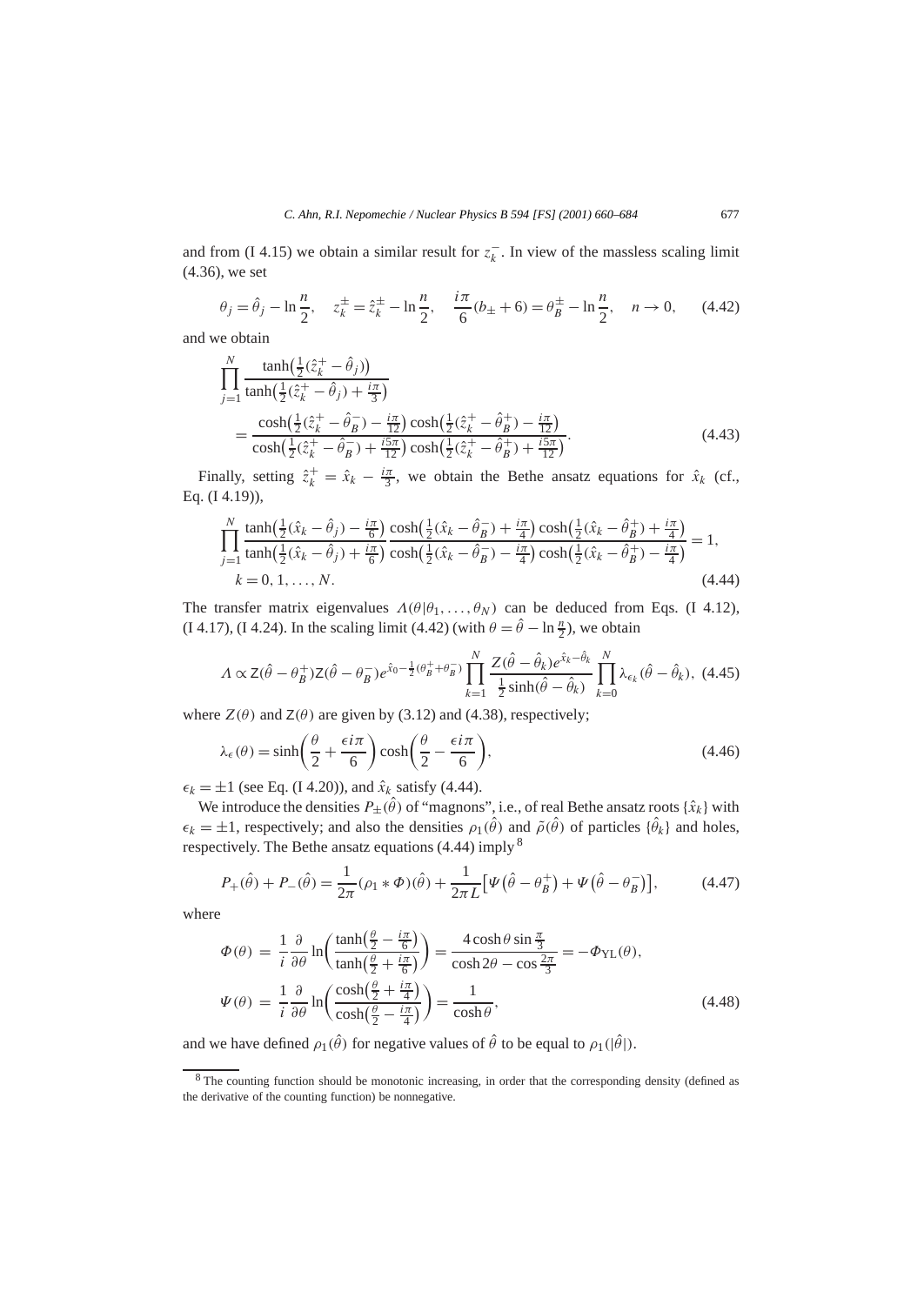The Yang equations (I 5.7) and the expression (4.45) for the eigenvalues imply

$$
\rho_1(\hat{\theta}) + \tilde{\rho}(\hat{\theta})
$$
\n
$$
= \frac{\mu}{\pi} e^{\hat{\theta}} + \frac{1}{2\pi} (\rho_1 * \Phi_Z)(\hat{\theta}) + \frac{1}{2\pi} (P_+ * \Phi_+)(\hat{\theta}) + \frac{1}{2\pi} (P_- * \Phi_-)(\hat{\theta})
$$
\n
$$
+ \frac{1}{2\pi L} \left[ \frac{\partial}{\partial \hat{\theta}} \text{Im} \ln Z(\hat{\theta} - \theta_B^+) + \frac{\partial}{\partial \hat{\theta}} \text{Im} \ln Z(\hat{\theta} - \theta_B^-) \right],
$$
\n(4.49)

where

$$
\Phi_Z(\theta) = \frac{\partial}{\partial \theta} \text{Im} \ln Z(\theta), \qquad \Phi_{\pm}(\theta) = \frac{\partial}{\partial \theta} \text{Im} \ln \lambda_{\pm}(\theta), \tag{4.50}
$$

and we have defined  $P_{\pm}(\hat{\theta})$  for negative values of  $\hat{\theta}$  to be equal to  $P_{\mp}(|\hat{\theta}|)$ . Using the fact  $\Phi_{\pm}(\theta) = \pm \frac{1}{2} \Phi(\theta)$ , and using (4.47) to eliminate  $P_+$ , we obtain

$$
\rho_1(\hat{\theta}) + \tilde{\rho}(\hat{\theta}) = \frac{\mu}{\pi} e^{\hat{\theta}} + \frac{1}{2\pi} (P_- * \Phi)(\hat{\theta}) + \frac{1}{2\pi} \left( \rho_1 * \left( \Phi_Z - \frac{1}{4\pi} \Phi * \Phi \right) \right) (\hat{\theta})
$$

$$
+ \frac{1}{2\pi L} \left[ \frac{\partial}{\partial \hat{\theta}} \text{Im} \ln Z(\hat{\theta} - \theta_B^+) - \frac{1}{4\pi} (\Psi * \Phi)(\hat{\theta} - \theta_B^+) \right.
$$

$$
+ \frac{\partial}{\partial \hat{\theta}} \text{Im} \ln Z(\hat{\theta} - \theta_B^-) - \frac{1}{4\pi} (\Psi * \Phi)(\hat{\theta} - \theta_B^-) \right]. \quad (4.51)
$$

With the help of the identities

$$
\Phi_Z(\theta) - \frac{1}{4\pi} (\Phi * \Phi)(\theta) = -\Phi(\theta),
$$
  

$$
\frac{\partial}{\partial \theta} \text{Im} \ln Z(\theta) - \frac{1}{4\pi} (\Psi * \Phi)(\theta) = 0,
$$
 (4.52)

we obtain the simple result

$$
\rho_1(\hat{\theta}) + \tilde{\rho}(\hat{\theta}) = \frac{\mu}{\pi} e^{\hat{\theta}} + \frac{1}{2\pi} (P_- * \Phi)(\hat{\theta}) - \frac{1}{2\pi} (\rho_1 * \Phi)(\hat{\theta}).
$$
\n(4.53)

Proceeding as in I, we obtain the TBA equations<sup>9</sup>

$$
re^{\hat{\theta}} = \epsilon_1(\hat{\theta}) - \frac{1}{2\pi} (\Phi * (L_1 - L_2))(\hat{\theta}),
$$
  
\n
$$
0 = \epsilon_2(\hat{\theta}) + \frac{1}{2\pi} (\Phi * L_1)(\hat{\theta}),
$$
\n(4.54)

where

$$
L_i(\hat{\theta}) = \ln(1 + e^{-\epsilon_i(\hat{\theta})}), \qquad r = \mu R,
$$
  

$$
\epsilon_1 = \ln\left(\frac{\tilde{\rho}}{\rho_1}\right), \qquad \epsilon_2 = \ln\left(\frac{P_+}{P_-}\right).
$$
 (4.55)

<sup>&</sup>lt;sup>9</sup> This set of TBA equations is the same as for the case of periodic boundary conditions, which was first conjectured in [47] (see also [48]) and later derived from the SYL *S* matrix in [20] and generalized in [21].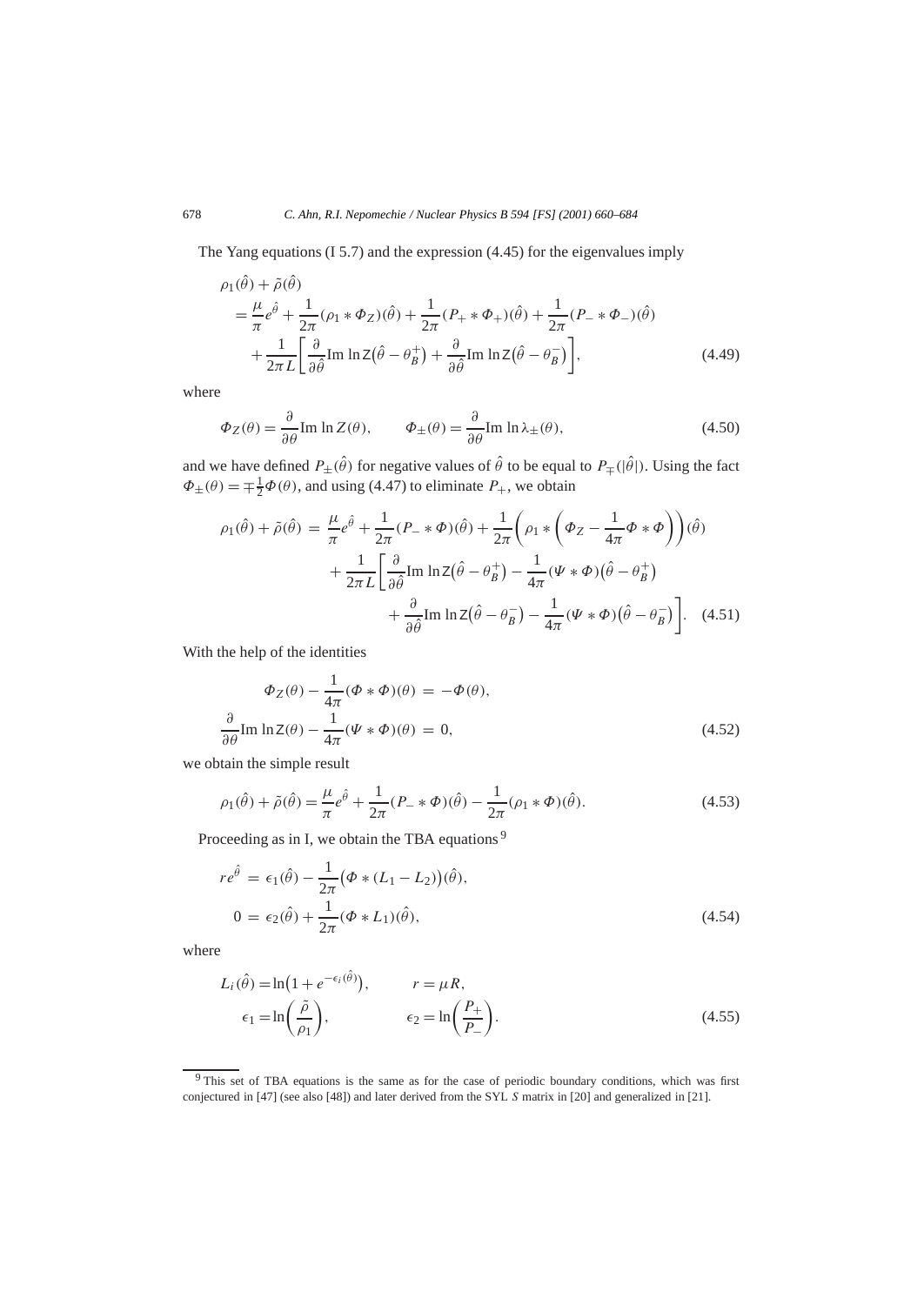Moreover, the boundary entropy of one boundary is given (up to an additive constant) by

$$
\ln g = \frac{2}{4\pi} \int_{-\infty}^{\infty} d\hat{\theta} \, \Psi(\hat{\theta} - \theta_B) L_2(\hat{\theta}), \tag{4.56}
$$

where we have included the factor 2 in order to account for contributions from both rightmovers and left-movers. In the UV limit  $\theta_B \to -\infty$ , the integrand is nonvanishing for  $\hat{\theta} \rightarrow -\infty$ ; similarly, the IR limit  $\theta_B \rightarrow \infty$  requires  $\hat{\theta} \rightarrow \infty$ . Using the results  $L_2(-\infty) =$  $ln(2 + \sqrt{2})$ ,  $L_2(\infty) = ln 2$  which follow from the TBA equations (4.54), we obtain

$$
\ln \frac{g^{\text{UV}}}{g^{\text{IR}}} = \frac{1}{2} \ln \left( \frac{1 + \sqrt{2}}{\sqrt{2}} \right). \tag{4.57}
$$

This is precisely the ratio of *g* factors corresponding to the  $\mathcal{M}(3/8)$  conformal boundary conditions *(*1*,* 3*)* and *(*1*,* 2*)*

$$
\ln \frac{g_{(1,3)}}{g_{(1,2)}} = \frac{1}{2} \ln \left( \frac{1+\sqrt{2}}{\sqrt{2}} \right),\tag{4.58}
$$

as one can verify from Eq. (4.10). Hence, the proposed boundary *S* matrix is consistent with massless flow away from the UV conformal boundary condition; namely, from the CBC  $(1, 3)$  to the CBC  $(1, 2)$ . In the  $\mathcal{SM}(2/8)$  description, this corresponds to the flow from the SCBC (1, 3) to the SCBC (1, 4). A plot of ln *g* as a function of  $\theta_B$  is given in Fig. 1. The SCBC (1, 5) to the SCBC (1, 4). A plot of m*g* as a function of  $\theta_B$  is given in Fig. 1.<br>For convenience, a constant has been added so that the UV value is  $\frac{1}{2} \ln(1 + \sqrt{2})$  and the For convenience, a<br>IR value is  $\frac{1}{2} \ln \sqrt{2}$ .



Fig. 1. Boundary entropy:  $\ln g$  vs.  $\theta_B$ .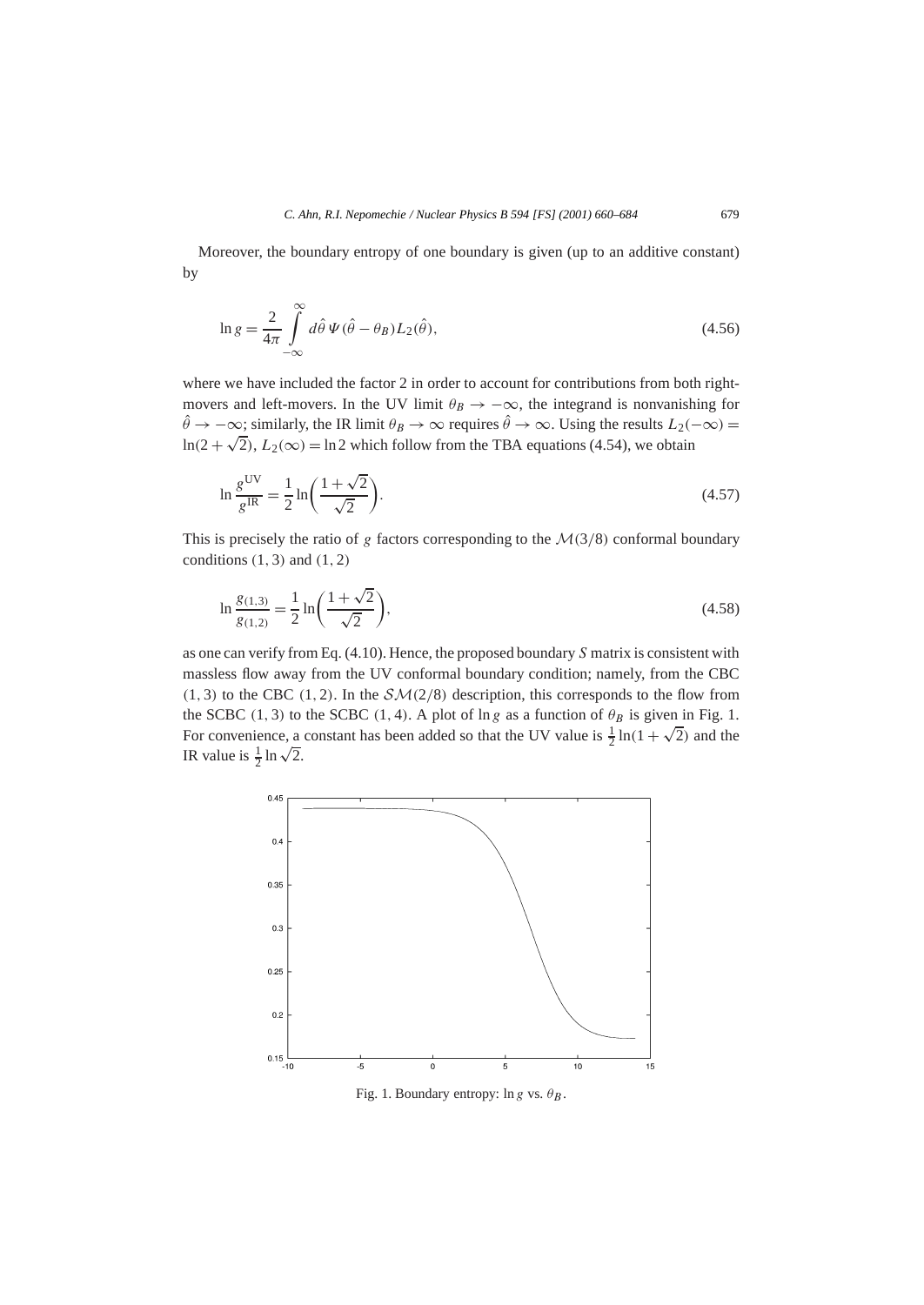## **5. Discussion**

We have proposed the boundary *S* matrix (4.12)–(4.19), (4.26), (4.33) for the boundary SYL model defined by the action (4.1). Some support for this conjecture is provided by the fractional-spin integral of motion (4.5), (4.34), and by the massless boundary flow (4.57), (4.58). Several important problems remain to be solved, including the relation of the parameter  $\lambda_B$  in the action to the parameter *b* of the boundary *S* matrix; and the identification of the operator  $\Theta$  in (4.5) with the operator  $\gamma$  (−1)<sup>F</sup> in (4.34). It would also be interesting to consider other conformal boundary conditions, as well as extend the present study to the full family of integrable models with  $N = 1$  supersymmetry [19,26].

#### **Acknowledgements**

We thank O. Alvarez, P. Dorey, D. Kastor, P. Pearce, F. Ravanini, R. Tateo and M. Walton for helpful discussions and/or correspondence. C.A. thanks Università di Bologna and University of Miami for hospitality where part of this work was done. This work was supported in part by KOSEF 1999-2-112-001-5 (C.A.) and by the National Science Foundation under Grant PHY-9870101 (R.N.).

## **Appendix A. SYL model as restriction of ZMS model**

Here we show that the scaling supersymmetric Yang–Lee model is a restriction of the Zhiber–Mikhailov–Shabat model [30,31], whose action is given by

$$
A = \int d^2x \left(\partial_\mu \varphi\right)^2 + \frac{m^2}{\gamma^2} \left(e^{i\sqrt{8\gamma}\varphi} + e^{-i\sqrt{2\gamma}\varphi}\right).
$$
 (A.1)

This is the  $A_2^{(2)}$  imaginary coupling affine Toda field theory, whose *S* matrix was found by Izergin and Korepin [32]. We follow closely the paper [29] of Takács, to which we shall refer as II. (See also [49,50].)

It is useful to first recall the related work [28] of Smirnov. There it is observed that, for

$$
\gamma = \frac{\pi r}{s},\tag{A.2}
$$

the ZMS model is the  $(1, 2)$  perturbation of the minimal model  $\mathcal{M}(r/s)$ . Indeed, one can regard the first two terms in the action (A.1) as the action for  $\mathcal{M}(r/s)$ , and the third term as the *(*1*,* 2*)* perturbation. The *S* matrix of the perturbed model can be obtained as the RSOS restriction of the  $A_2^{(2)}$  *S* matrix, using the model's  $U_q(sl(2))$  symmetry, where  $q = e^{i\pi^2/\gamma}$ .

In II, it is observed that, for

$$
\gamma = 4\gamma' = \frac{4\pi r'}{s'},\tag{A.3}
$$

the ZMS model is the (1, 5) perturbation of the minimal model  $\mathcal{M}(r'/s')$ . Indeed, one can regard the first and third terms in the action (A.1) as the action for  $\mathcal{M}(r'/s')$ , and the second term as the *(*1*,* 5*)* perturbation. The *S* matrix of the perturbed model can be obtained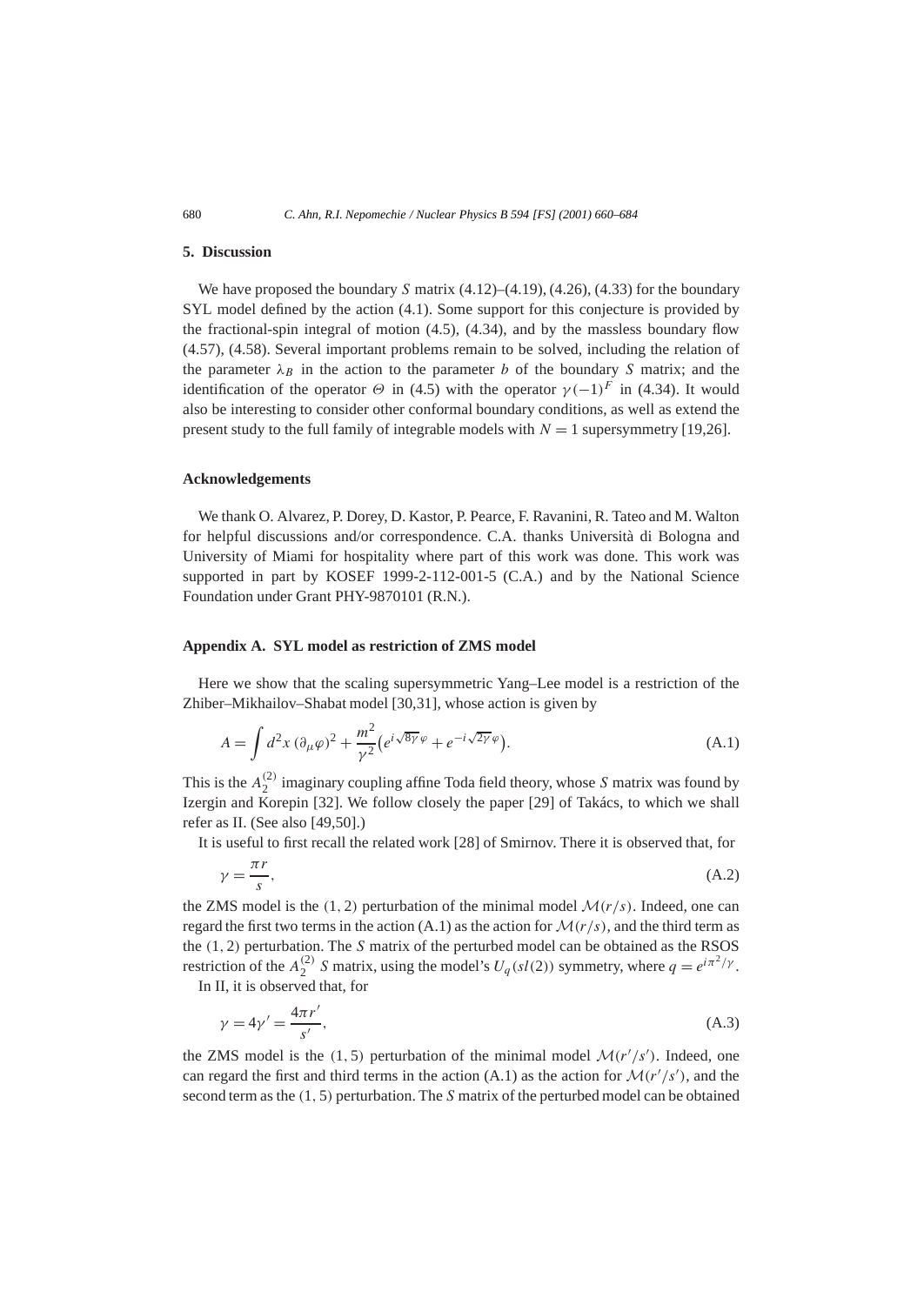as the RSOS restriction of the  $A_2^{(2)}$  S matrix, using the model's  $U_{q'}(sl(2))$  symmetry, where  $q' = e^{i\pi^2/\gamma'} = q^4.$ 

We have suggested in Section 3 that the SYL model can be regarded as the *(*1*,* 5*)* perturbation of M*(*3*/*8*)*. We now proceed to compute the latter's *S* matrix following II, and we shall find that it coincides (up to a scalar factor) with Eq.  $(3.8)$ . For  $\mathcal{M}(3/8)$  we have  $r' = 3$ ,  $s' = 8$ ; hence,  $q' = q = e^{2i\pi/3}$ . The first positive integer *p* for which  $q'^p =$  $\pm 1$  is  $p = 3$ . Hence, the maximum spin is  $j_{\text{max}} = \frac{p}{2} - 1 = \frac{1}{2}$ . Thus, the model contains "charged" kinks  $K_0 = K_1$  which we denote by *c*, and "neutral" kinks  $K_0 = K_1$   $\frac{1}{2}$ which we denote by  $\overline{n}$ . Since (II 23)

$$
\xi = \frac{2}{3} \left( \frac{\pi \gamma}{2\pi - \gamma} \right) = 2\pi,\tag{A.4}
$$

the model contains neither breathers nor higher kinks. The *S* matrix is expressed in terms of the rapidity variable  $y = e^{\pi \theta/\xi} = e^{\theta/2}$ . The  $c \, c \rightarrow c \, c$  amplitude is given by (II 43)–(II 45)

$$
0 \frac{\frac{1}{2}}{\frac{1}{2}} \left(0 \right) = \frac{y^2}{q} - \frac{q}{y^2} - \frac{1}{q} + q + \frac{y^2}{q^5} - \frac{q^5}{y^2} - \frac{1}{q} + q = 2i\sqrt{3} - 2\sinh\theta.
$$
 (A.5)

The *n*  $n \rightarrow n$  *n* amplitude is given by (II 46), (II 40)

$$
0 \qquad 0 \qquad = \frac{q^6 y^2 + y^2 q^8 - q^8 - q^4 y^2 + y^2 - q^{10} y^2 + y^4 q^2 - y^2 q^2}{y^2 q^5}
$$
  
=  $2i\sqrt{3} + 2\sinh\theta$ . (A.6)

The  $c \rightarrow n \, n$  and  $n \rightarrow c \, c$  amplitudes are equal, are are given by (II 48)

$$
0 \qquad \qquad \downarrow \qquad 0 \qquad = i \frac{(q^4 - 1)(y^2 - 1)}{q^2 y} = 2\sqrt{3} \sinh \frac{\theta}{2}.
$$
\n(A.7)

Finally, the *n c* forward scattering and reflection amplitudes are given by (II 46), (II 40)

$$
\frac{\frac{1}{2}}{0} = \frac{(y^2 + q^6)(y^2 - 1)}{y^2 q^3} = 2 \sinh \theta
$$
\n(A.8)

and

$$
\frac{1}{2} \times \frac{1}{2} \times \left(0 \right) = -\frac{(q^4 - 1)(y^2 + q^6)}{yq^5} = 2i\sqrt{3} \cosh\frac{\theta}{2},
$$
\n(A.9)

respectively. Identifying *n* and *c* as the Boson and Fermion (respectively) of the SYL model, we see that the above amplitudes coincide with those in  $2(\sinh \theta) R(\theta)$ , where  $R(\theta)$ is the matrix (3.8). That is, the SYL model is indeed a restriction of the ZMS model, corresponding to the  $(1, 5)$  perturbation of  $\mathcal{M}(3/8)$ .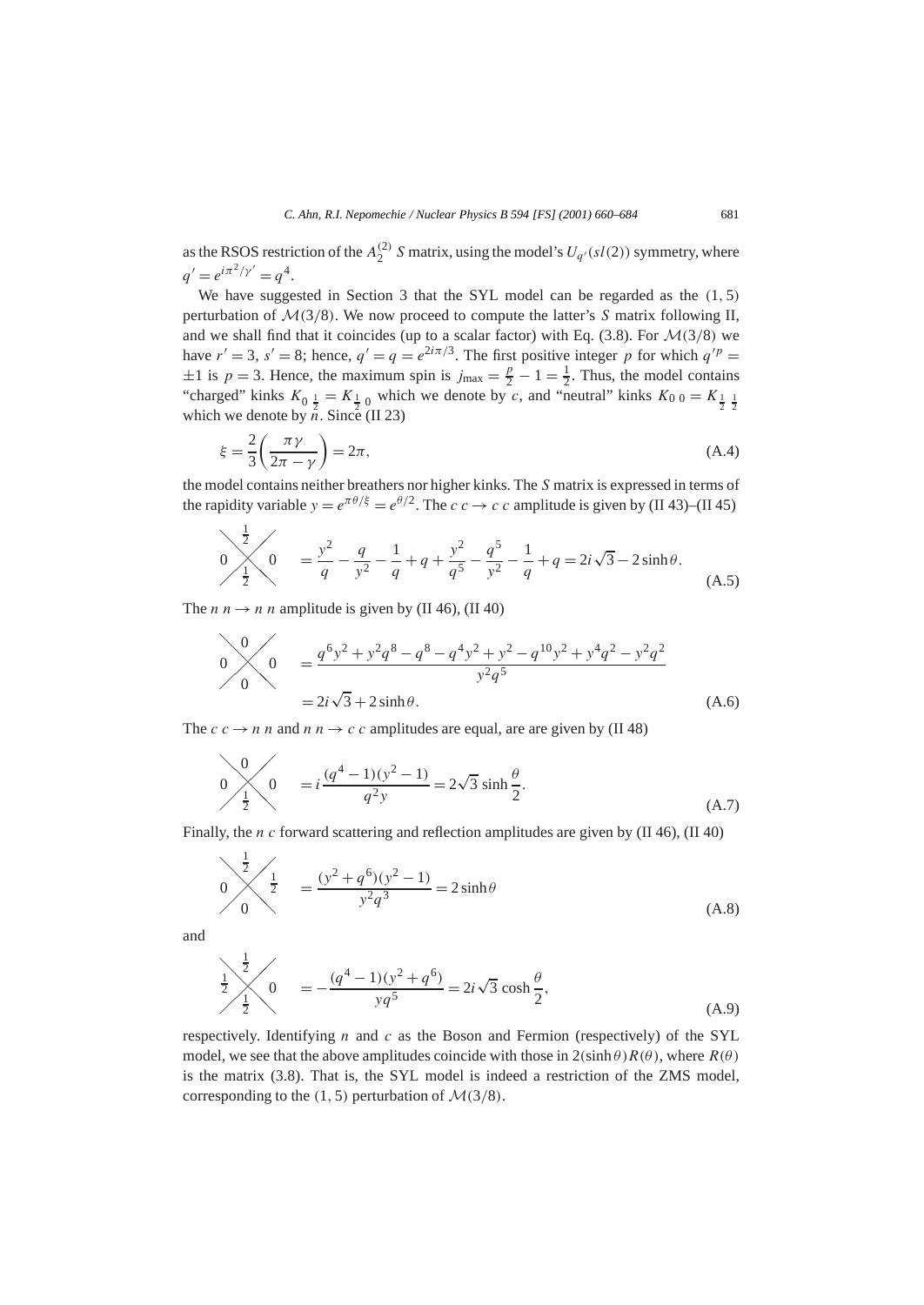# **Appendix B. Solution of constraint Eq. (4.24)**

Here we solve Eq. (4.24), which for simplicity we now write as

$$
(\mathcal{A}_{+}\mathcal{A}_{-}-\mathcal{B}^{2})|_{\theta=i\nu}=0.
$$
\n(B.1)

Using the definitions of  $A_+$ ,  $A_-$ , and  $B$  given in (4.15), (4.16), and introducing the variable  $t \equiv \sin^2 \frac{v}{2}$ , Eq. (B.1) can be brought to the form

$$
\left(t - \frac{1}{2}\right) \left[ t^2 + t \left(-1 + \frac{\sqrt{3}}{2} + e^{-2\phi} \left(\frac{3}{4} - \frac{\sqrt{3}}{2}\right) \right) + \frac{7}{16} - \frac{\sqrt{3}}{4} + e^{-2\phi} \left(\frac{\sqrt{3}}{2} - \frac{7}{8}\right) + e^{-4\phi} \left(\frac{7}{16} - \frac{\sqrt{3}}{4}\right) \right] = 0. \tag{B.2}
$$

We discard the solution  $t = \frac{1}{2}$ , which corresponds to a fixed value of *v* (and hence, *b*). The we discard the solution  $t = \frac{1}{2}$ , which corresponds to<br>two remaining solutions are  $t = \frac{1}{4}(\gamma \mp \sqrt{\Delta})$ , where

$$
\gamma = 2 - \sqrt{3} + e^{-2\phi} \left( \sqrt{3} - \frac{3}{2} \right),
$$
  
\n
$$
\Delta = e^{-2\phi} (2 - \sqrt{3}) + e^{-4\phi} \left( \sqrt{3} - \frac{7}{4} \right).
$$
\n(B.3)

In terms of the parameter *ζ* defined by

$$
\cos \zeta = 1 - e^{-2\phi} \left( 1 - \frac{\sqrt{3}}{2} \right),\tag{B.4}
$$

we have

$$
\gamma = 2 - \sqrt{3}\cos\zeta, \qquad \Delta = \sin\zeta; \tag{B.5}
$$

and therefore,

$$
t = \frac{1}{2} \left[ 1 - \cos\left(\zeta \mp \frac{\pi}{6}\right) \right].
$$
 (B.6)

Finally, recalling the definition  $t = \sin^2 \frac{v}{2}$ , we arrive at the remarkably simple result

$$
\zeta = v \pm \frac{\pi}{6},\tag{B.7}
$$

which is quoted in text (4.25).

## **References**

- [1] A.B. Zamolodchikov, Al.B. Zamolodchikov, Ann. Phys. 120 (1979) 253; A.B. Zamolodchikov, Sov. Sci. Rev. A 2 (1980) 1.
- [2] A.B. Zamolodchikov, JETP Lett. 46 (1987) 160; A.B. Zamolodchikov, Adv. Stud. Pure Math. 19 (1989) 641.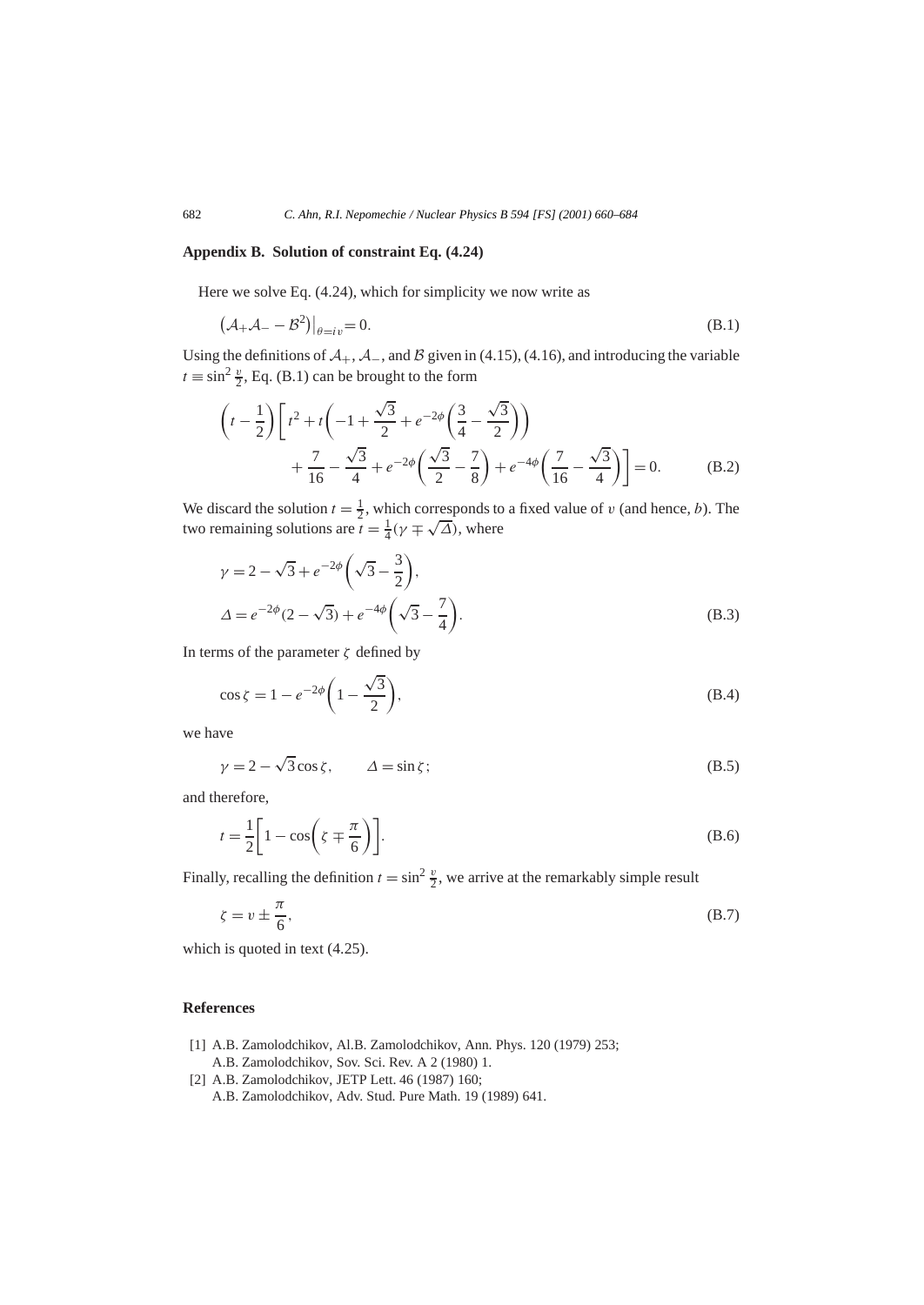- [3] A.A. Belavin, A.M. Polyakov, A.B. Zamolodchikov, Nucl. Phys. B 241 (1984) 333; A.B. Zamolodchikov, R.G. Pogosyan, Sov. J. Nucl. Phys. 47 (1988) 929; A.B. Zamolodchikov, Al.B. Zamolodchikov, Sov. Sci. Rev. A 10 (1989) 269; A.B. Zamolodchikov, Rev. Math. Phys. 1 (1990) 197.
- [4] Al.B. Zamolodchikov, Nucl. Phys. B 342 (1990) 695.
- [5] Al.B. Zamolodchikov, Nucl. Phys. B 358 (1991) 497.
- [6] A.B. Zamolodchikov, Fractional-spin integrals of motion in perturbed conformal field theory, in: H. Guo, Z. Qiu, H. Tye (Eds.), Fields, Strings and Quantum Gravity, Gordon and Breach, 1989.
- [7] D. Bernard, A. LeClair, Commun. Math. Phys. 142 (1991) 99.
- [8] G. Mussardo, Phys. Rep. 218 (1992) 215.
- [9] S. Ghoshal, A.B. Zamolodchikov, Int. J. Mod. Phys. A 9 (1994) 3841.
- [10] J.L. Cardy, Nucl. Phys. B 324 (1989) 581.
- [11] I. Affleck, A.W.W. Ludwig, Phys. Rev. Lett. 67 (1991) 161.
- [12] L. Chim, Int. J. Mod. Phys. A 11 (1996) 4491.
- [13] A. LeClair, G. Mussardo, H. Saleur, S. Skorik, Nucl. Phys. B 453 (1995) 581.
- [14] P. Dorey, I. Runkel, R. Tateo, G. Watts, Nucl. Phys. B 578 (2000) 85.
- [15] C. Ahn, R.I. Nepomechie, Nucl. Phys. B 586 (2000) 611.
- [16] F. Lesage, H. Saleur, P. Simonetti, Phys. Lett. B 427 (1998) 85.
- [17] C. Ahn, C. Rim, J. Phys. A 32 (1999) 2509.
- [18] L. Mezincescu, R.I. Nepomechie, Int. J. Mod. Phys. A 13 (1998) 2747.
- [19] K. Schoutens, Nucl. Phys. B 344 (1990) 665.
- [20] C. Ahn, Nucl. Phys. B 422 (1994) 449.
- [21] M. Moriconi, K. Schoutens, Nucl. Phys. B 464 (1996) 472.
- [22] J.L. Cardy, G. Mussardo, Phys. Lett. 225 (1989) 275.
- [23] F.A. Smirnov, Int. J. Mod. Phys. A 4 (1989) 4213; F.A. Smirnov, Nucl. Phys. B 337 (1990) 156.
- [24] C.N. Yang, T.D. Lee, Phys. Rev. 87 (1952) 404; T.D. Lee, C.N. Yang, Phys. Rev. 87 (1952) 410.
- [25] M.E. Fisher, Phys. Rev. Lett. 40 (1978) 1610.
- [26] M. Moriconi, K. Schoutens, Nucl. Phys. B 487 (1997) 756.
- [27] E. Melzer, Supersymmetric analogs of the Gordon–Andrews identities and related TBA systems, hep-th/9412154.
- [28] F.A. Smirnov, Int. J. Mod. Phys. A 6 (1991) 1407.
- [29] G. Takács, Nucl. Phys. B 489 (1997) 532.
- [30] R.K. Dodd, R.K. Bullough, Proc. Roy. Soc. Lond. A 352 (1977) 481.
- [31] A.V. Zhiber, A.B. Shabat, Sov. Phys. Dokl. 24 (1979) 607; A.V. Mikhailov, Pis'ma Zh. Eksp. Theor. Fiz. 30 (1979) 443.
- [32] A.G. Izergin, V.E. Korepin, Commun. Math. Phys. 79 (1981) 303.
- [33] J.L. Cardy, Phys. Rev. Lett. 54 (1985) 1354.
- [34] I.Ya. Aref'eva, V.E. Korepin, JETP Lett. 20 (1974) 312.
- [35] P. Dorey, A. Pocklington, R. Tateo, G. Watts, Nucl. Phys. B 525 (1998) 641.
- [36] S. Ghoshal, Int. J. Mod. Phys. A 9 (1994) 4801.
- [37] P. Fendley, H. Saleur, Nucl. Phys. B 428 (1994) 681.
- [38] M. Grisaru, L. Mezincescu, R.I. Nepomechie, J. Phys. A 28 (1995) 1027.
- [39] V. Fateev, S. Lukyanov, A.B. Zamolodchikov, Al.B. Zamolodchikov, Nucl. Phys. B 516 (1998) 652.
- [40] R. Shankar, E. Witten, Phys. Rev. D 17 (1978) 2134.
- [41] C. Ahn, Nucl. Phys. B 354 (1991) 57.
- [42] A. Cappelli, C. Itzykson, J.-B. Zuber, Nucl. Phys. B 280 (1987) 445.
- [43] P. Mathieu, D. Senechal, M. Walton, Int. J. Mod. Phys. A 7 (1992) 731.